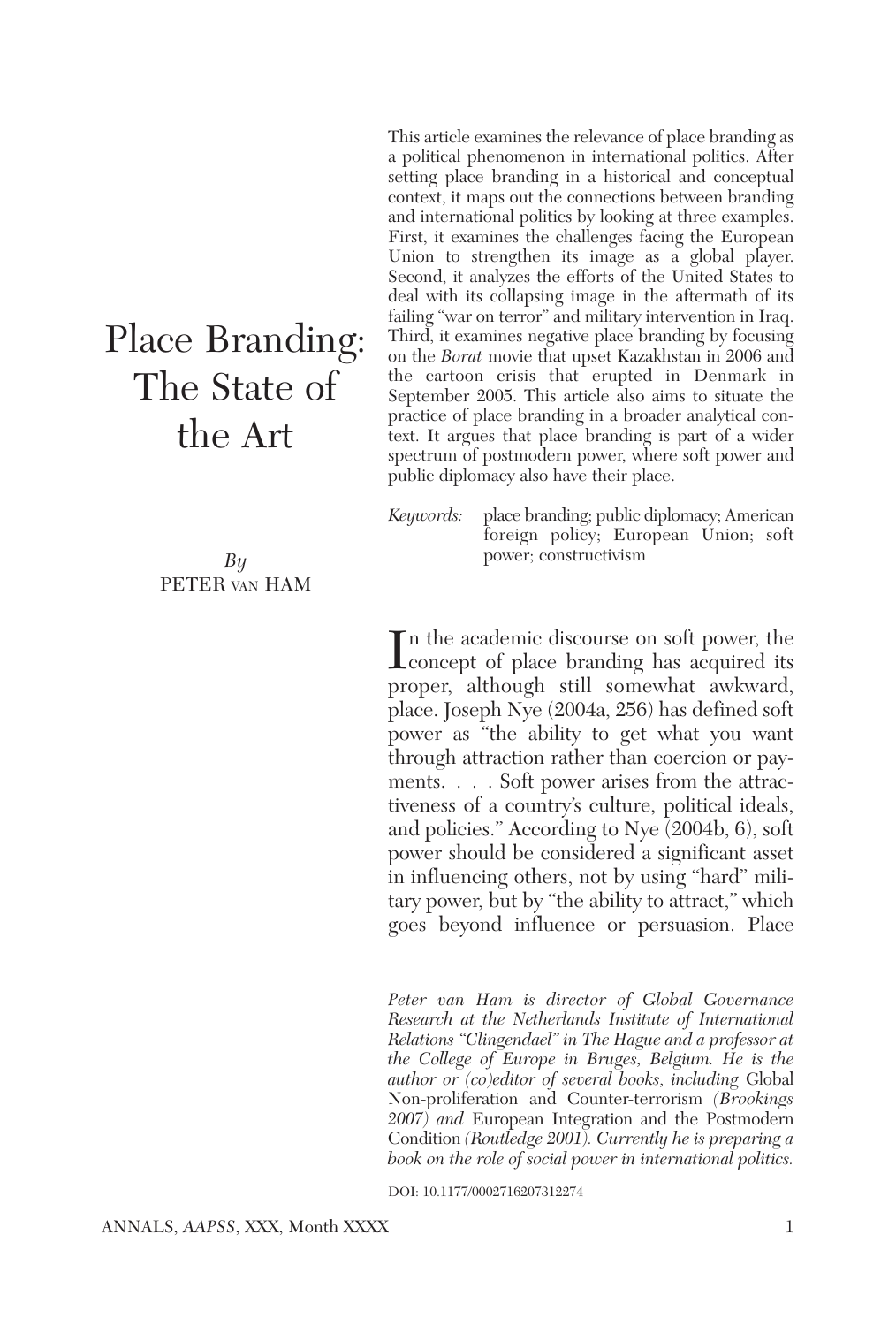branding can be considered an effort to use strategies developed in the commercial sector to manage, if not necessarily wield, the soft power of a geographical location (Placebrands, http://www.placebrands.net; Earthspeak, http://www.earth speak.com; Brandchannel, http://www.brandchannel.com/features\_effect.asp? pf\_id=206; Whisperbrand, http://www.whisperbrand.com/blog/category/nation-placebranding).

Place branding goes beyond mere slogans or old-fashioned ad campaigns; it involves more than gloss or spin or the placing of a territory on the map as an attractive tourist destination. It is more fruitful to consider a place brand as intellectual property, that is, "the totality of the thoughts, feelings, associations and expectations that come to mind when a prospect or consumer is exposed to an entity's name, logo, products, services, events, or any design or symbol representing them" (Lindsay 2000). Anything can be branded: water (Perrier), credit (American Express), and computer components (Intel). The same product can be used to develop two very different brands, for example, Marlboro and Virginia Slims cigarettes. But how exactly does *place* branding work, and why is it rapidly becoming such a hotly debated—because still controversial—concept, both amongst policy makers and academics?

This chapter examines the relevance of place branding as a political phenomenon in international politics. It offers a comprehensive overview and critical examination ("state of the art") of the practice of branding territorial entities ("the art of the state"). Of special interest is the intersection between media, marketing, and brand asset management, on one hand, and the world of international politics, on the other: two spheres with little contact with each other while sharing an interest in concepts such as globalization, identity, values, and power. After setting place branding in its proper historical and conceptual context, I will map out the connections between branding and international politics by looking at three examples.

The first case examines the challenges facing the European Union (EU) to strengthen its image as a global player. The EU is still perceived as a "civilian power," a notion that forms the core of its institutional identity. But can the EU alter this image—its brand—now that its policies are increasingly in the area of security and defense? Second, this article analyzes Washington's efforts to deal with its collapsing image in the aftermath of its "war on terror" and military intervention in Iraq. American soft power has been an important foreign policy tool, but it seems to be a casualty of the unproductive use of American military might. Both examples show the predicament of finding a balance between hard and soft power and the relevance of branding. Third, I will briefly examine negative place branding by focusing on the *Borat* movie that upset Kazakhstan in 2006 and the cartoon crisis that erupted in Denmark in September 2005. These two rather diverse cases of negative branding confronted both countries with surprisingly new challenges to manage their reputation and image.

This article also aims to situate the practice of place branding in a broader analytical context. Place branding is part of a wider spectrum of postmodern power, where soft power and public diplomacy have their place. The international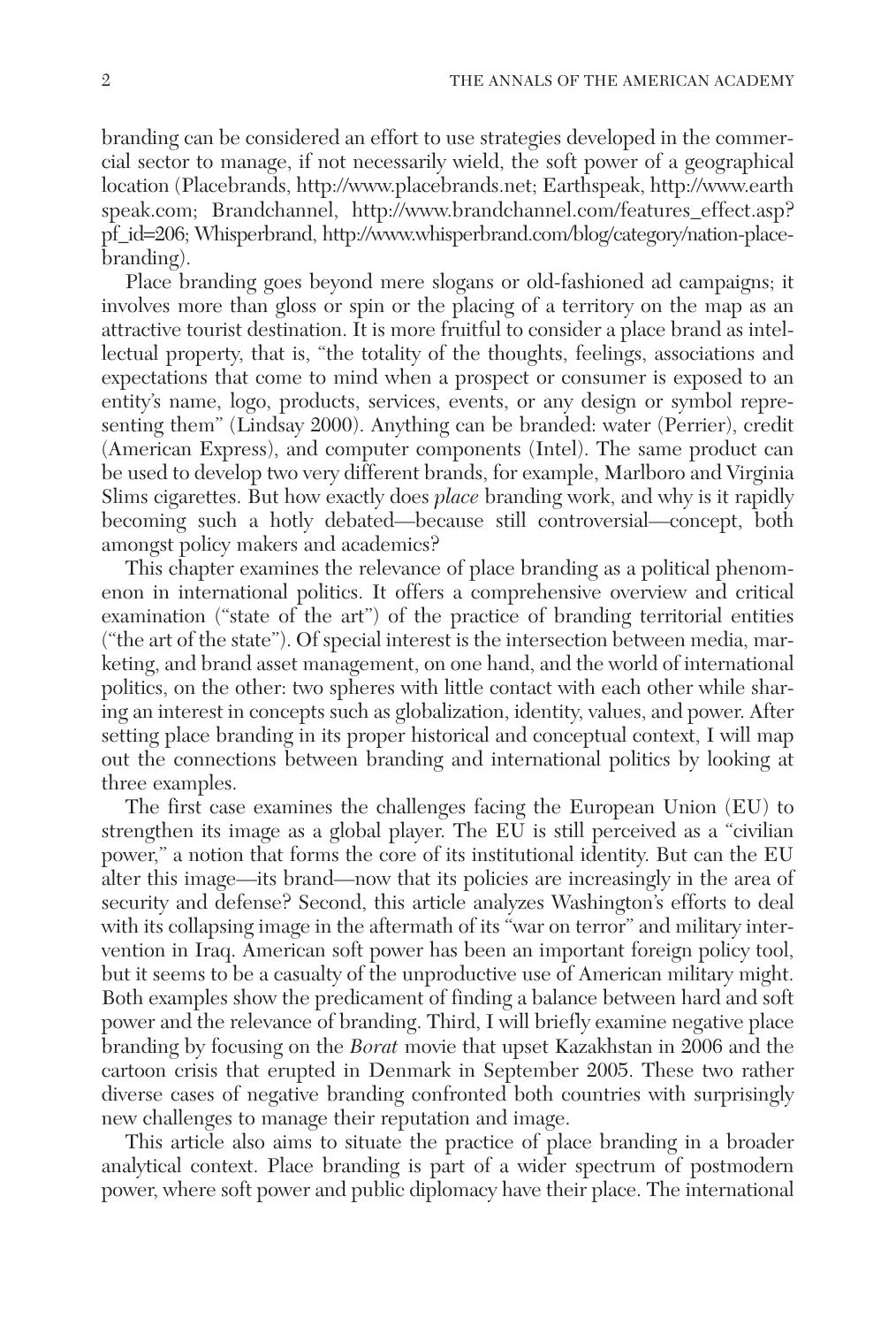relations theory of constructivism sheds some light on the functioning of place branding, whereas classical political science tools fail to come to terms with its implications for international politics. Concepts like "brand state," "competition state," and "postmodern state" are all closely linked to the basic notion that the role and behavior of states (and by implication other territorial actors) is changing. What, exactly, is driving this change is usually clustered under headings like "globalization." It is beyond the scope of this article to probe the nature of this globalization–brand state link, but it is one of the key research questions that form the academic backdrop of my analysis.

## The Art of the State

Image and reputation may be said to have become essential parts of the state's strategic equity. Similar to commercial brands, image and reputation are built on factors such as trust and customer satisfaction. Similar to Nye's soft power resources, a country's brand is determined by its culture, political ideals, and policies. As we will see later in this article, territorial entities such as countries, regions, and cities are now branded like companies and products. It is well known that the corporate brand has become an essential part of the business identity that helps audiences to identify with a company and encourages them to buy its products and services. In a similar way, branding has become essential to create value in the relationship between territorial entities and individuals. For political scientists, one of the interesting questions is whether place branding also entices people to "buy" the "products" of brand states, that is, their foreign policies.

> *For political scientists, one of the interesting questions is whether place branding... entices people to "buy" the "products" of brand states, that is, their foreign policies.*

The practice of place branding has taken off at a time when the role and power of states (and other territorial actors) are changing. States as well as international organizations (IOs) vie for political authority and loyalty in a dense and highly competitive market, embarking upon a quest for the hearts and minds of people both at home and around the world. The emerging brand state is not a brand new state, but a political player that promotes itself more assertively than before. Just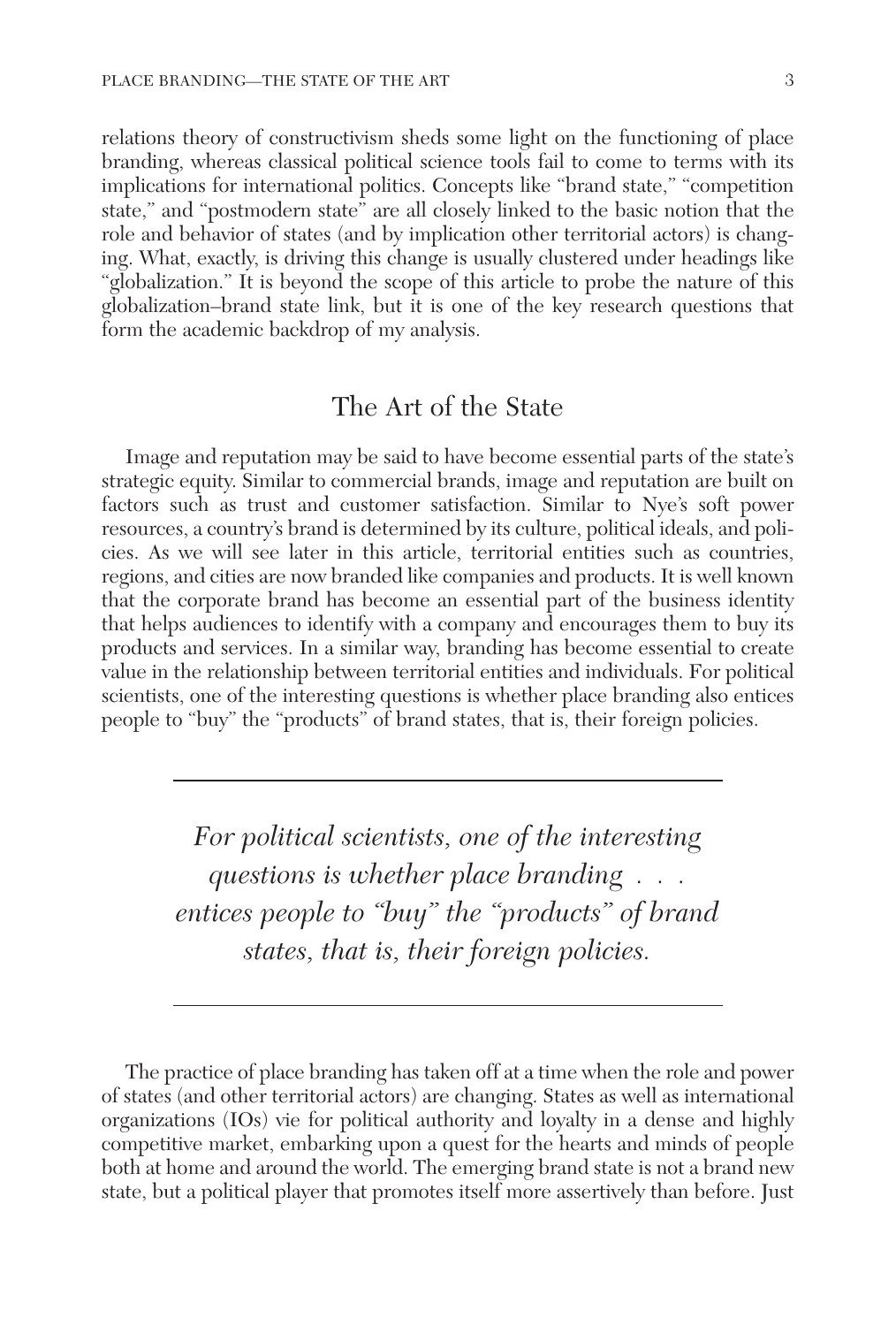as religious faith no longer has a monopoly in giving purpose to people's lives, the state can no longer claim the loyalty of its citizens. Patriotism—let alone nationalism—cannot be taken for granted.

Place branding is also required to make a country's image work for its economy and its citizens. Although many places offer the same "product"—territory, infrastructure, educated people, and an almost identical system of governance they must compete with each other for investment, tourism, and political power, often on a global scale. Globalization and the harmonizing effects of European integration put further pressure on territorial entities to develop, manage, and leverage their brand equity. To stand out from the crowd and capture significant mind share and market share, place branding has become essential.

Global economic forces make developing a good brand more important than ever. Now that the market has moved manufacturing to the developing world where labor is cheap, what distinguishes the West from less developed countries may be the brand labels they can claim, such as "market economy," "stability," "democracy," and "security." States also realize that their political and commercial images and reputations interact as in the so-called "country-of-origin effect" that plays an important role in consumers' purchase decisions (viz., "German cars" and "Japanese cameras"). Since many companies remain associated with their countries of origin, the images and reputations of brands and states tend to merge in the minds of the global consumer. In many ways, Microsoft and Coca-Cola *are* America, just as Nokia *is* Finland (and vice versa).

As these cases indicate, place branding is no static game—quite the contrary. To do their job right, politicians all over the world have to find a brand niche for their state, engage in competitive marketing, ensure customer satisfaction, and most of all—create brand loyalty. As a result, the art of politics pursued through old-style diplomacy has been shifting to encompass the new art of brand building and reputation management. This logic applies to all economic and political actors around the world, no exceptions.

Numerous professional branding consultants offer their services to states, regions, cities, and IOs, who all doubt whether they can survive the demands of a mediatized global economy without adopting new strategies and tactics. These branding agencies tell their customers that anything for which one can construct a mental inventory, is, in principle, a brand. Their argument is straightforward: "Contemporary brands succeed by getting close to the dreams of their audiences. They promise a better world, and they strive to deliver one. Since nation-states today need to reengage popular support and understanding, they should use the power of branding to deliver a message about their value and values to the widest possible audience" (Wolff Olins n.d.).

Brand managers offer four arguments for why branding is both necessary and beneficial for commercial and political actors alike: (1) Products, services and locations have become so alike that they can no longer differentiate themselves by their quality, reliability, and other basic traits. Branding adds emotion and trust to these "products," thereby offering clues that make consumers' choice somewhat easier. (2) This emotional relationship between brand and consumer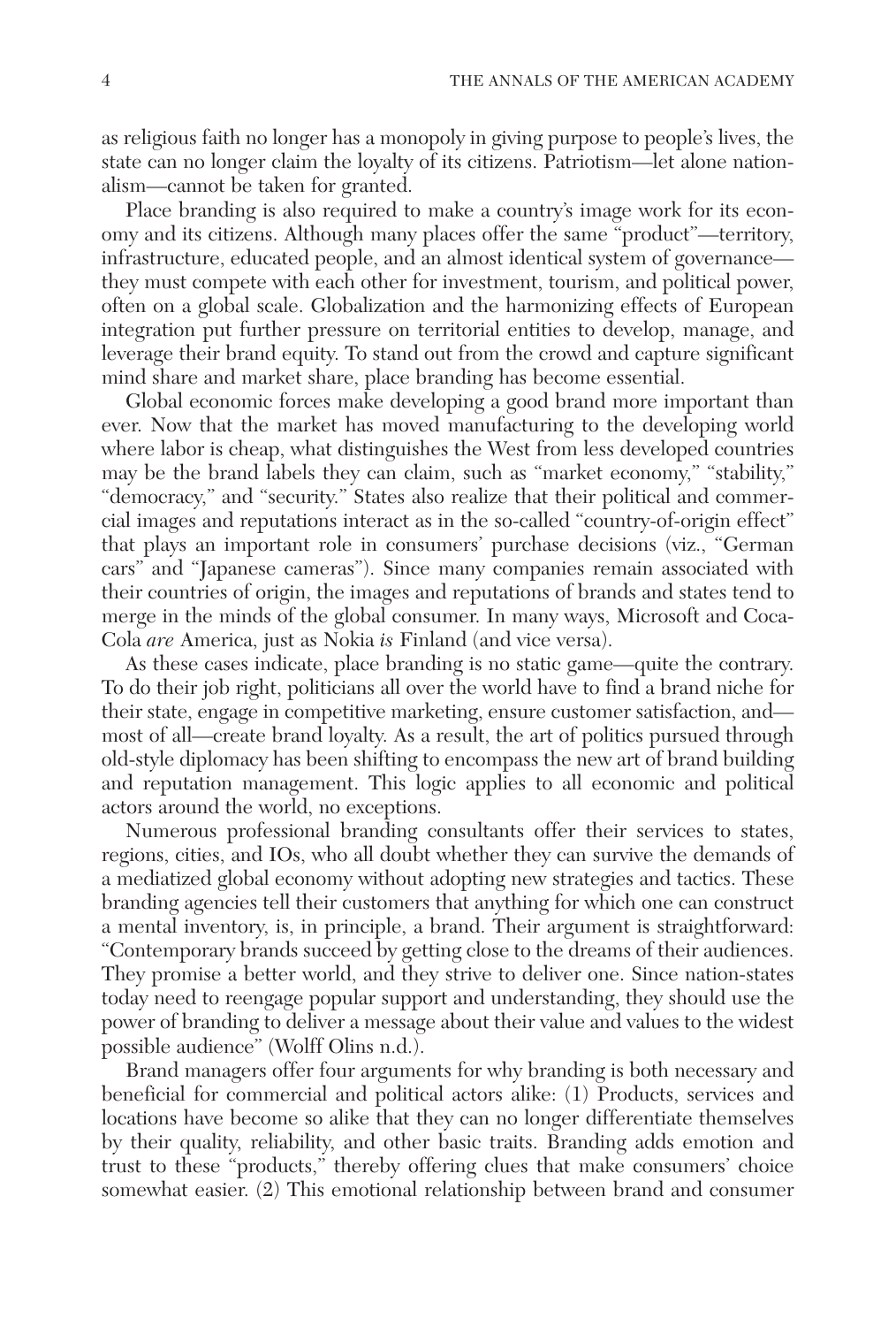ensures loyalty to the brand. (3) By creating an aspiration lifestyle, branding offers a kind of *ersatz* for ideologies and political programs that are losing their relevance. (4) The combination of emotions, relationships, and lifestyle (values) allows a brand to charge a price premium for their products, services, and locations, which would otherwise hardly be distinguishable from generics (van Gelder 2002).

Although these four branding qualities apply most directly to commercial products and services, political actors find themselves facing similar pressures, particularly since commercial brands compete with states for the allegiance and loyalty, as well as the money, of the customer-cum-citizen. Especially now that public authorities adopt business-speak when addressing citizens—who are often called (if not often treated as) clients—and some companies take on tasks that traditionally fell within the domain of states (like education, policing, and even health care), commercial and place brands become harder to distinguish. As one branding consultant argued, "One simple truth is that governments don't want to run things any more—whether it's the railways, the Bank of England or the Health Service. The role of Government today is to inspire rather than control" (Williamson 2001).

These developments also play an increasingly important role in an area where the very idea of branding remains alien: the "high politics" of security. Like commercial brands, we talk about a state's "personality," describing it as "friendly" (i.e., "Western-oriented") and "credible" ("ally"), or, in contrast, as "unreliable" ("rogue state"). Commercial branding gives consumers the means whereby they can make choices and judgments, relying on the brand to guarantee certain standards, quality, and service, and thereby reducing the risk of failures in purchase. Brands are a guide for consumers and citizens facing complexity and information overload. It has become common knowledge that in a turbulent market, brands are critical to customer loyalty, a company's growth, and ultimately, its long-term survival. Similar assumptions now encourage countries in the development of place branding.

However, it should be noted that countries can also be at the *receiving* end of a branding process. One could argue that states like Iran and North Korea have a negative image in light of U.S. President George W. Bush's clustering them in an "axis of evil." America's active branding of rogue states brings to mind the origins of the word "brand," which derives from the Texan practice of working cattle on a roundup ground, branding and marking them with the decorations employed by their owners. In a similar way, the marker "axis of evil" brands Iran and North Korea as the "gangsters" of the world community. Where such an image may bring instant stardom for gangsta rappers like Snoop Dogg and 2Pac, it is much more difficult to sell on the political market. As a rule, being "bad" is not cool in international politics, does not reap economic/commercial benefits, and is politically detrimental.<sup>1</sup> Being a failed or pariah state is a label every country can obviously do without.

Place branding should not be viewed as a luxury that only wealthy and powerful states can afford. Middle-sized and small countries are under pressure to join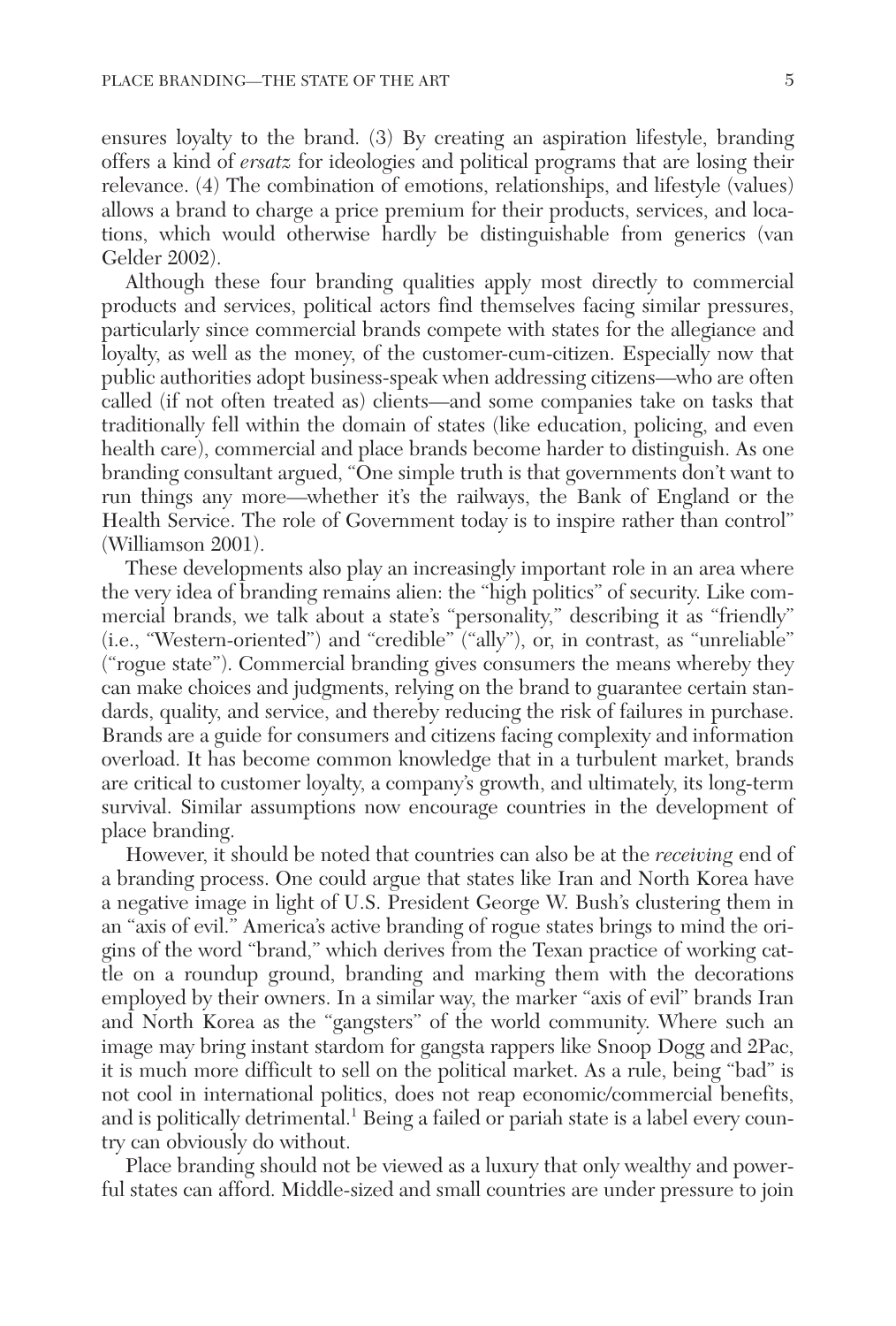the "brandwagon" as well. One has to recognize that the *un*branded state has a difficult time attracting economic and political attention.<sup>2</sup> Why would we invest in or visit a country we do not know, and why would we pay attention to its political and strategic demands if we have no clue what the country is all about and why we should care? Assertive brand asset management may be viewed as central to keeping both a competitive economic *and* political edge. States, regions, and cities now adopt proactive branding strategies in the knowledge that as a strong, attractive place brand, they can charge higher prices, achieve higher profit margins, and expand their market and political share by creating a brand premium. The argument is quite simple. By managing their location's brand equity, politicians do two things. Externally, they aim at attracting more clients, charge more for their products/services, and generate overall economic/political advantage for themselves. Internally, they are making their citizens feel better and more confident about themselves by giving them a sense of belonging and a clear self-concept. Branding is therefore about both power and identity, and these two sides of the concept should be kept in mind during our analysis.

Philip Cerny's (1997) concept of the "competition state" is especially relevant here, since it argues that the traditional welfare state reinvents itself as a "quasienterprise association." Cerny claimed that today's state constitutes the main agency of the process of globalization, driven by its intent to remain relevant to its people. These so-called "postmodern states" now aim at attracting economic activities, thereby making themselves more competitive in international terms. Cerny considered it a paradox that the trend toward the competition state "in turn hinders the capacity of state institutions to embody the kind of communal solidarity or *Gemeinschaft* which gave the modern nation-state its deeper legitimacy, institutionalized power and social embeddedness" (p. 251). The emerging dominance of the competition state certainly undermines the achievement of the communal goals that have constituted the raison d'être of the (European) state since the late nineteenth century. The Western competition state now values efficiency over equity; it merits competitiveness over solidarity. By doing so, it utilizes the universal discourse of commerce, which now more than ever dominates the public sphere.

As this article will examine, constructivist explanations of international politics that focus on the role of values and ideas as driving factors obviously play a central role in understanding and explaining the process of place branding. This internal, identity-shaping facet is especially important and represents a unique aspect of place branding. Whereas the concept of soft power asks the classical questions about influence and control, place branding is vital due to its contribution to identity formation. In his book *Trading Identities: Why Countries and Companies Are Taking on Each Others' Roles*, British branding guru Wally Olins (1999) suggested that global companies are led in the direction of "internal marketing," a process that is better known under the political guise of "nation building." He argued that traditionally nation-based companies (like Philips and Toyota) are mutating into multinational, multicultural organizations without clear national roots and mores. Such centrifugal companies require branding as a means of suggesting coherence,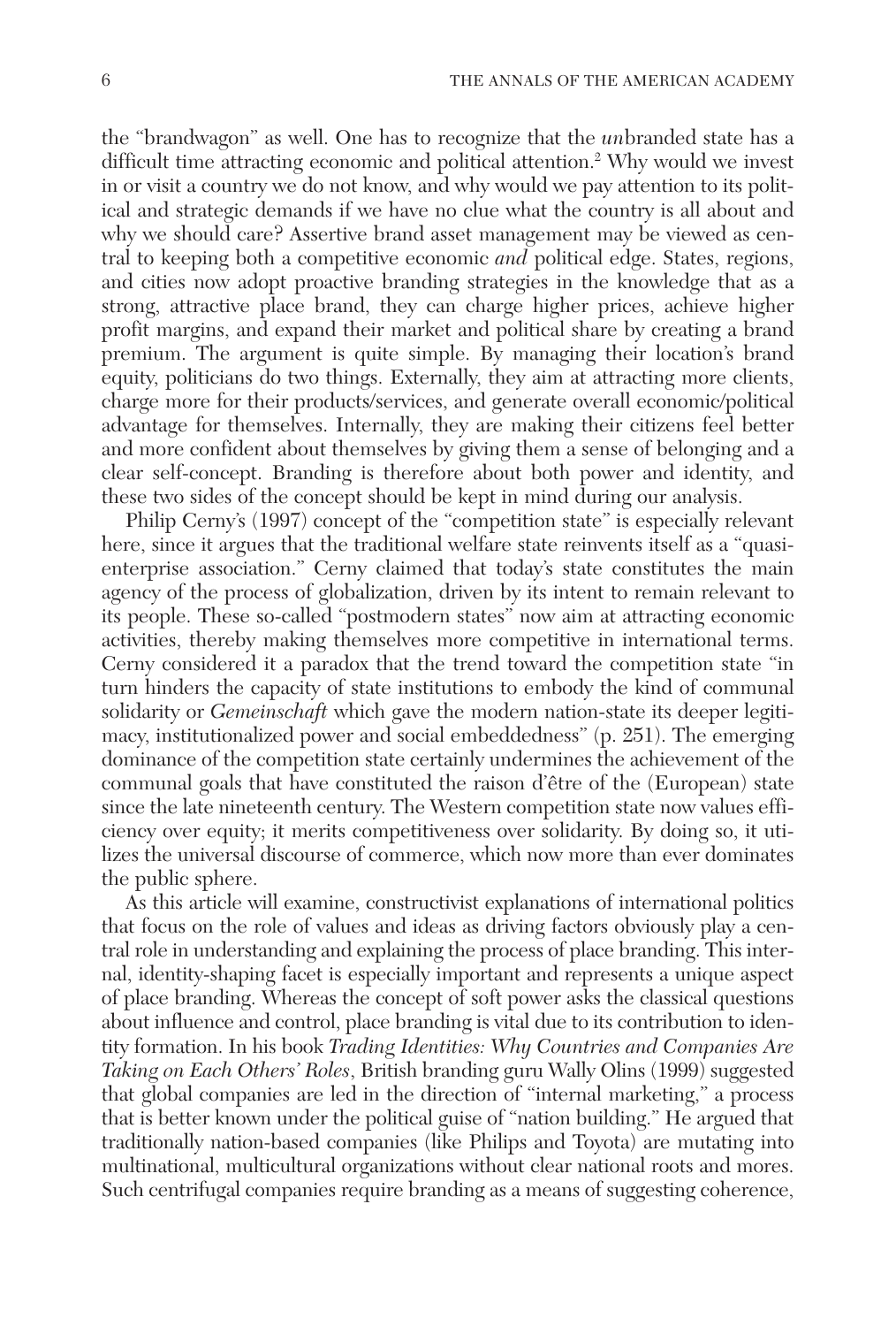cohesion, and unity. Olins claimed that therefore one of the key targets of the branding process today is internal. Branding gives a sense of direction and purpose to the organization's own staff all over the world, rather than reaching out to the traditional customer audience. Branding, therefore, is not only about "selling" products, services, and ideas and gaining market share and attention; it is also all about managing identity, loyalty, and reputation. This should be understood and kept in mind during the discussion about the relevance for the changing dynamic of international politics. One could therefore see place branding as a crucial and necessary component of today's competition state.

## Place Branding and Postmodern Power

Place branding stands in a long tradition of reputation management, "spindoctoring," and propaganda. One could label all these different strategies and practices manifestations of social or postmodern power. The main characteristic of postmodern power is that it exercises power (generally considered to be the ability to alter the behavior of others to get what you want), without using coercion and/or payments. As Nye (2006, 11) argued, "In an information age, it is often the side which has the better story that wins. In the recent [2006] fighting in Lebanon, for example, Israel was militarily stronger than Hezbollah, but many observers believe that Hezbollah won because it was better able to shape the post-war narrative."

The notion of postmodern power has come under much criticism. For example, the very idea that states are, or should be, considered brandable entities, unsettles those who believe that their beloved nation should be beyond branding and cannot maintain its dignity as a marketed product. Critics of the concept of soft power further maintain that it has many inherent limitations. Barry M. Blechman (2005, 680) argued that "soft power exists, and may be influenced by governmental choices, but it is more an existential factor in the policy environment than something policy makers can utilize to their advantage." Blechman further claimed that soft power "will never be shaped fundamentally by the government, nor can it be tapped for use in particular situations" (p. 681). This is a serious point of critique, since it is true that policy makers can wield hard power (from economic sanctions to military interventions) but may find it difficult to react in a concerted effort using soft power tools.

Similar criticism has been aired toward place branding. Political analysts remain weary about branding since they find it difficult to connect the intellectual dots between "the state" and the commercial practice of image making and reputation management. It is certainly an issue where most debates produce more heat and confusion that illumination and is therefore in need of more intense academic study. Still, political analysts understand that if countries as diverse as the United States, Finland, and Qatar are actively engaged in it, the practice of place branding must have some relevance to them.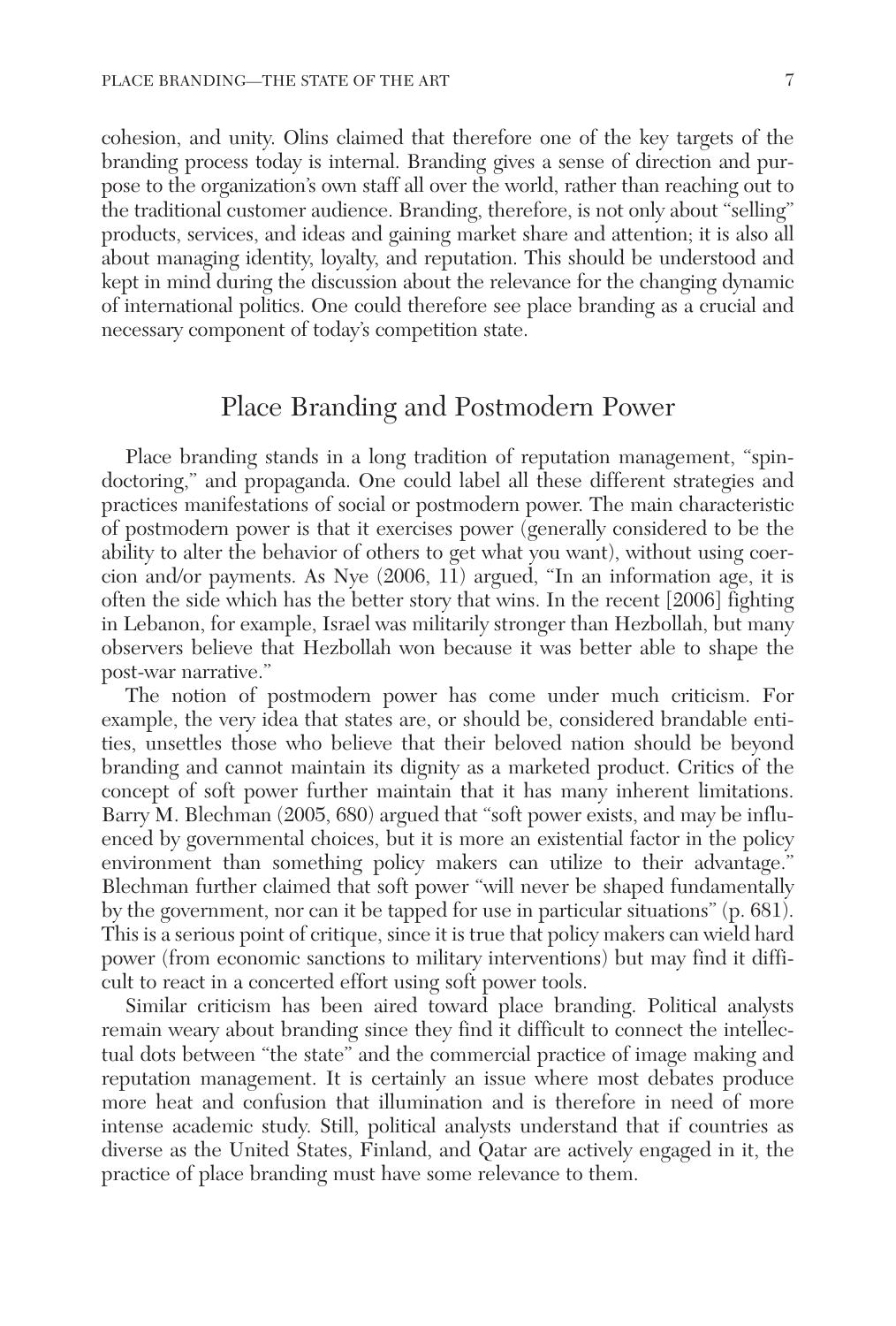Measuring the success of place branding remains difficult, as does establishing a list of best practices. Still, a few general guidelines have emerged which can be summarized as follows: don't expect rapid and significant success; don't hire overpaid consultants and impose their ideas; don't be too "aspirational" or too simple. It is, however, advisable to consider a place as a corporate brand (like Nestlé, or Unilever, who set a wide variety of products in the market) and not as one simple product. It is also important to distill a place's identity without losing sight of its complexity. Place branding involves multiple stakeholders, often with competing interests; unlike product branding, place branding is seldom under the control of one central authority. What is more, few in government have the skills required to design major and long-term branding campaigns, which is why most place branding campaigns fade away—probably too quickly. Given these problems and pitfalls, place branding consultants are increasingly under pressure to prove, or at least make likely beyond any reasonable doubt, that their efforts have reaped success. This is difficult, but doable. For example, the agency Scholz & Friends has tried to "prove" that its effort to rebrand Germany as the "land of ideas" (which was launched during the FIFA World Cup in Germany in 2006) has been successful (Land of Ideas, http://www.land-der-ideen.de/). Another branding consultancy, River Path, has provided a solid assessment of how influential public diplomacy and branding strategies may be (River Path Associates 2007).

In the light of today's place branding frenzy, it is also important to note that place branding has a longer and more mixed pedigree than expected. Images and reputation have been important throughout history, where available media channels have been used as modes of communication. Until quite recently, it was the *lack* of information that shaped people's image of other places, rather than information overload. Germany's perceptions about Russia were shaped decisively in the sixteenth century by diplomatic reports and travel stories about the despotic rule of Czar Ivan IV ("the Terrible") (Kunczik 1997). Since then, Russia's image in Germany has long been that of a cruel and servile people. Russian perceptions of Europe have been equally skewed. As Iver Neumann (1996) has argued, Europe has functioned as a mirror for Russians, reflecting their desires and hopes, as well as their anxieties and fears. This stereotyping (and occasional wishful thinking) influenced cold war politics and perhaps even Europe's present policies toward Russia (and vice versa) (Little and Smith 1988).

Since the world may be understood as a massive and complex communication network with multiple transaction streams (e.g., tourism, business, immigration, etc.), attempts to influence image and reputation are both difficult to achieve and near impossible to measure. Over the centuries, a great many events at the international level have had an indisputable symbolic communicative character, and states have done their best to improve their image abroad for specific reasons. In a world where the state functions as the gatekeeper of the flow of information (as well as the flow of people), propaganda has been standard practice, especially in times of conflict and war. Being part of the soft power family, propaganda can be considered a rather unsophisticated forerunner of place branding. Just as merely selling a product through advertising differs from contemporary commercial branding practices, traditional propaganda is a world apart from today's branding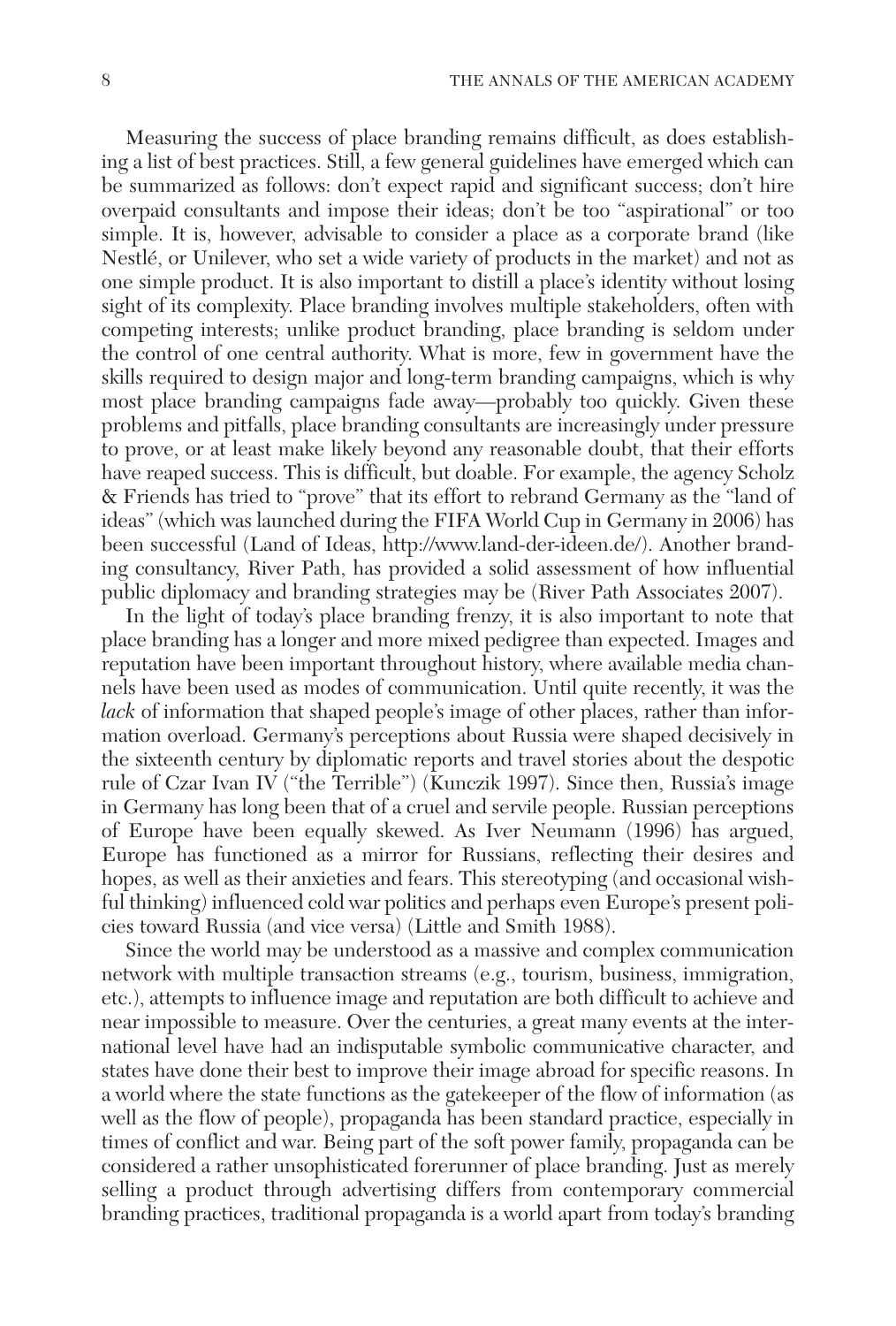strategies. Branding's unique qualities, especially the mediagenic creation of emotional ties between the citizen-cum-consumer and the (place) brand, make any comparison with past efforts of image management problematic.

Still, history is replete with vignettes that are reminiscent of place branding. Wally Olins (2002, 241-48) has argued that the French state has undergone regular rebranding exercises, from Louis XIV to the Republic, from the Republic to the French Empire under General Bonaparte, on to the Bourbons and the restored monarchy, into Vichy France and the contemporary Fifth Republic. As Olins claimed, "The Tricolour replaced the Fleur de Lys, the Marseillaise became the new anthem, the traditional weights and measures were replaced by the metric system, a new calendar was introduced, God was replaced by the Supreme Being and the whole lot was exported through military triumphs all over Europe. In other words the entire French package was changed. You may not like the term, you may prefer to talk about a new or reinvented nation or state, but if revolutionary France wasn't a new brand I don't know what is" (p. 242). France has changed its colors so often, Olins argued, that "by the time the Third Republic emerged from the ashes of the Second Empire, French politicians had become the world's specialists at branding and rebranding the nation" (p. 244).

Other countries have, although with less regularity and enthusiasm than France, rebranded themselves as well. Ceylon reinvented itself as Sri Lanka, the colonial Gold Coast became independent Ghana, and Southern Rhodesia changed into Zimbabwe. Other examples include the remarkable transformation from the Ottoman Empire to Atatürk's modern Turkey and from the USSR to the Russian Federation. In all these cases, the change of political system was accompanied with a change of name, flag and other symbols, as well as basic matters such as clothing style (Atatürk abolished the fez in 1925), and even language. It was not called (re)branding at the time, but the link with place branding is obvious.

As noted earlier, propaganda is part of soft power's historical heritage. The comparison with Nazi Germany and the Soviet Union with their strong logos (swastika, hammer and sickle), slogans, emotive identities, and ideological manifestos raises questions about the risks and drawbacks of these practices. Leni Riefenstahl's movies glorifying Nazism remain so powerful that their distribution is restricted in some countries out of fear that they will still touch people's souls. (Strangely enough, most Soviet emblems have quickly disappeared from our collective minds and sensitivities.) But the conceptual link between propaganda and (place) branding seriously damages the latter's credibility, especially with a wider public. Propaganda in the public mind equals disinformation, lying, and deceiving. And it is an interesting paradox that the concept of "branding" has a rather bad image itself.

Due to this blotted track record, place branding consultants are, almost without exception, subject to much opprobrium. Most notably, Naomi Klein (herself a remarkable antibranding brand), has warned of the emergence of "a fascist state where we all salute the logo and have little opportunity for criticism because our newspapers, television stations, Internet servers, streets and retail spaces are all controlled by multinational corporate interests" (*The Economist* 2001). Place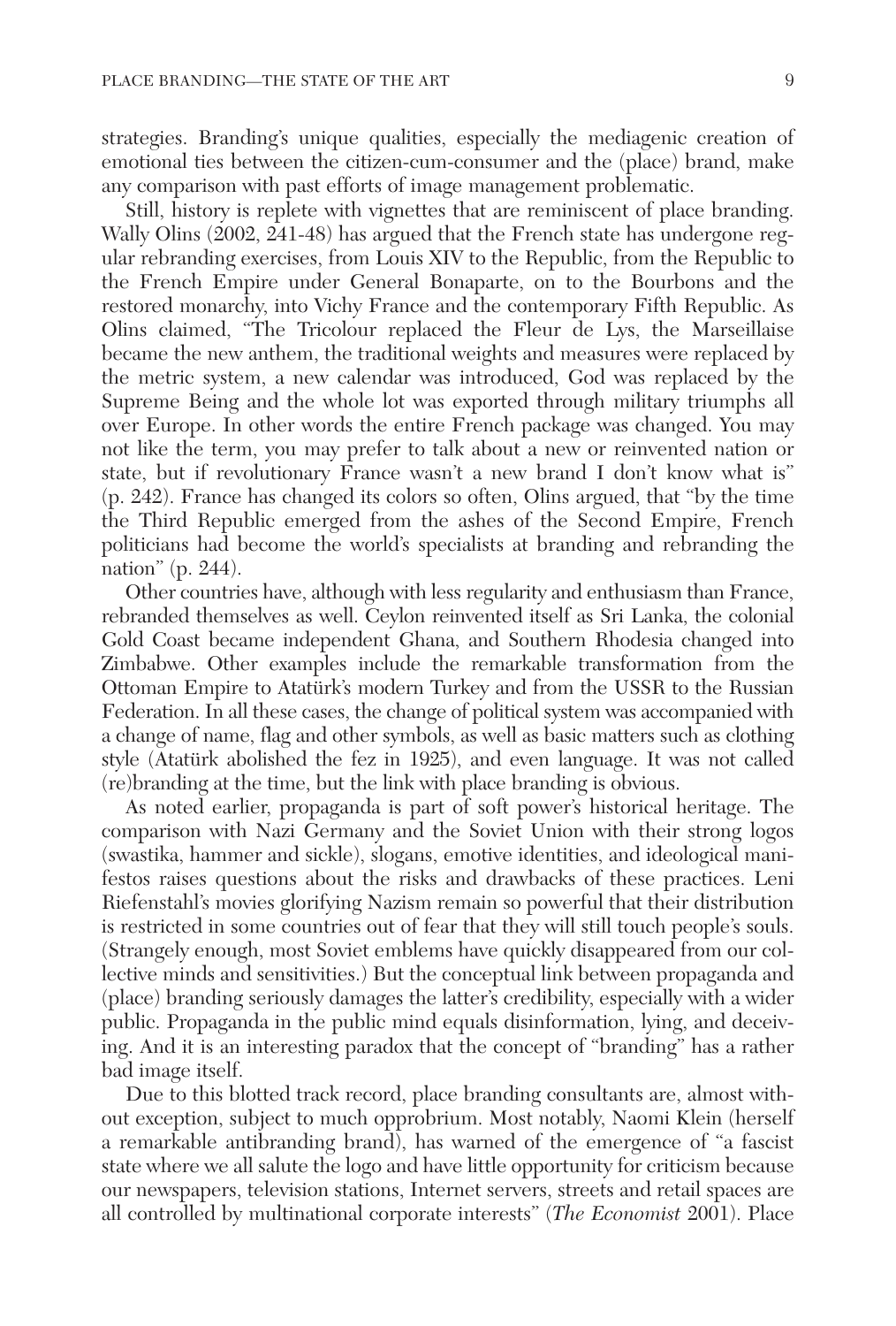branding specialist Simon Anholt realizes that the public's suspicion of his line of work is not new and that since the publication of Vance Packard's *The Hidden Persuaders* (1957), "the population has always been ready to believe that there is something innately corrupt or even sinister about an industry that panders so effectively to people's vanity, aspirations and simple desire to better themselves. Somehow, when these fiendish tricks are applied to something as sacred as the nation-state, insults are heaped on the head of brands, marketers and policy makers alike with references to terms such as 'spin,' 'gloss' and 'lies.' In my own work, helping to improve the prospects of emerging markets through better branding of the country and its products, I am often accused of 'rewriting history,' 'social engineering,' 'exploitation,' 'condescension,' 'neoimperialism' and worse" (Anholt 2002, 229-39).

*For both place branding and public diplomacy, a key element is to build personal and institutional relationships and dialogue with foreign audiences by focusing on values, setting them apart from classical diplomacy, which primarily deals with issues.*

These public suspicions gradually subside when we move to the opposite end of the soft power spectrum and consider the aims of public diplomacy. Public diplomacy comes in many shapes and guises but can be brought back to the strategy of appealing to the core values of foreign audiences by using new techniques that are frequently directly derived from commercial practice. Public diplomacy is a relatively new notion and perhaps therefore still more or less untainted by past performances (Melissen 2006; Cull 2007). It clearly is less intrusive than propaganda and lacks the internal identity-shaping functions of place branding. To be successful, public diplomacy—like commercial marketing and public relations—needs to identify target audiences in each country and/or region and tailor strategies and tools to reach these audiences in a variety of different ways. Conceptually, public diplomacy can be compared with place branding since they both combine foreign policy goals with internal soft power strategies and objectives. The challenge of place branding and public diplomacy is to attract and satisfy these two, often radically different, objectives with one, coherent set of images and messages. For both place branding and public diplomacy, a key element is to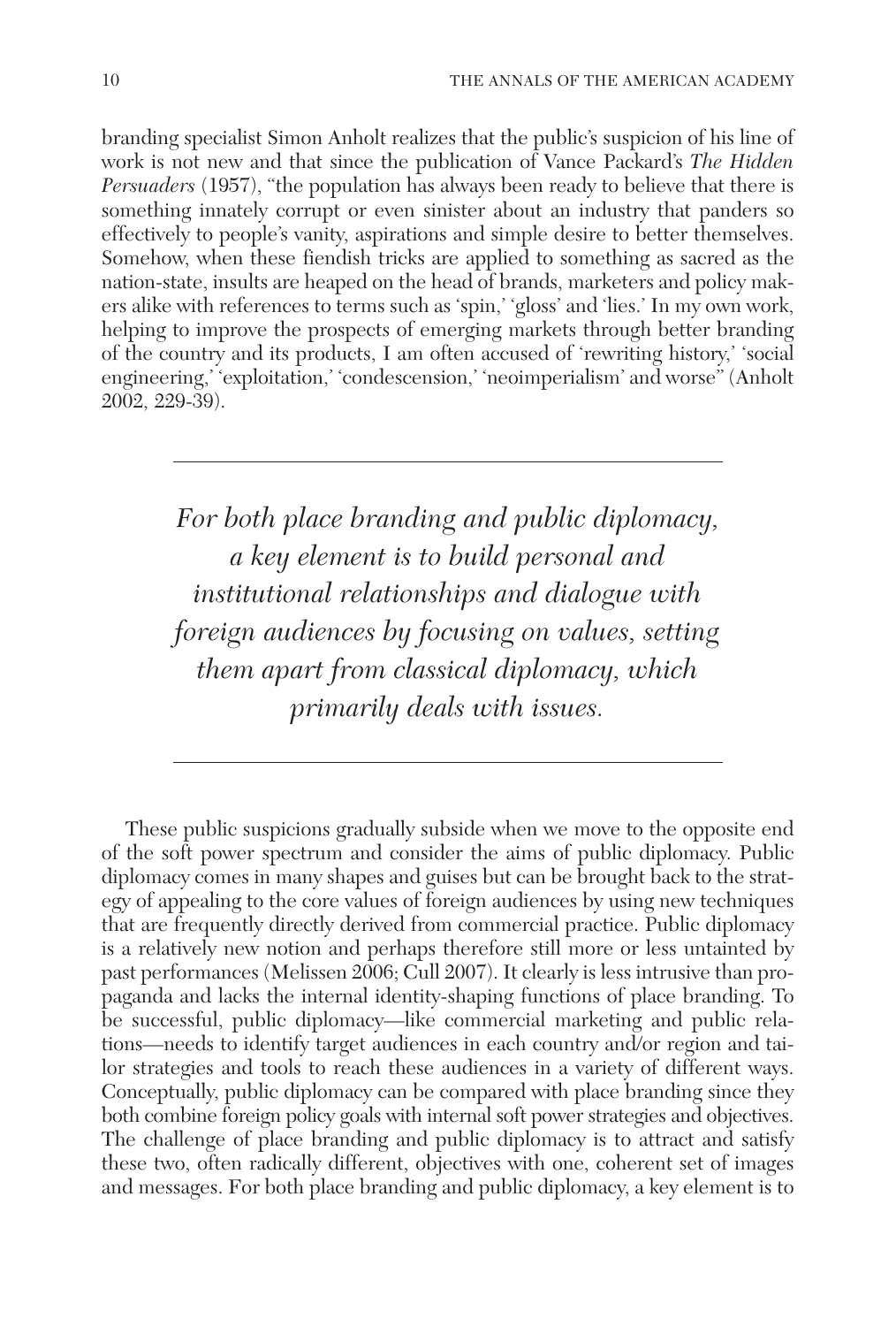build personal and institutional relationships and dialogue with foreign audiences by focusing on *values*, setting them apart from classical diplomacy, which primarily deals with *issues*.

As the case study on the United States will show, America's efforts to reach the hearts and minds of the Muslim world have shaped the discourse and practice of public diplomacy over the past five years. As Richard Holbrooke (2001) argued one month after 9/11, "Call it public diplomacy, or public affairs, or psychological warfare, or—if you really want to be blunt—propaganda. But whatever it is called, defining what this war is really about in the minds of the 1 billion Muslims in the world will be of decisive and historical importance." One can therefore conclude that the theory and practice of place branding is part of a wider discourse that involves propaganda at one end of the spectrum, and public diplomacy at the other.

The following two case studies examine the role of place branding within an international politics realm still dominated by more traditional hard power concerns. The opposing foreign policy styles of the EU and the United States will tease out the different approaches that can be employed. The cases show that the brands of these two key players in international politics are shaped by history and images, as well as their foreign policy agendas and actions. They also illustrate that these brands may change and should be managed. Whereas the EU remains reluctant to take its brand into its own hands, the United States seems more aware of the need for reputation management and more at ease with branding and its foreign policy implications.

## Branding Europe: From Soft to Hard Power

Obviously, the EU is not a state but a community of member states. But like states and regions, international organizations have their own image and brand. Where NATO stands for (military) security, the EU may be viewed as the ultimate affluence brand, radiating material comfort and family values. Since Europe is unlikely to acquire the kind of affection from its citizens that has been enjoyed by nation-states, the EU faces a serious branding challenge in working to develop emotional ties between the citizens of its constituent countries, as well as with the outside world.

The starting point for the EU is certainly promising. Like NATO, the EU has a powerful logo (a blue flag with a circle of twelve yellow five-pointed stars), which is inconspicuously omnipresent across Europe. The EU has a currency named after it, which makes it one of the most frequently used names across the continent ("That will be two euros and fifty cents, please"). The numerous "Euro"-prefixed products and events (e.g., the Eurostar-train, the Euro 2008 soccer championships, the Eurovision Song Contest) make Europe one of the most competitive place brands in the world (van Ham 2005).

The EU may be considered a master brand, offering its name, style, and character to all the policies, events, and ideas it generates. It has a highly visible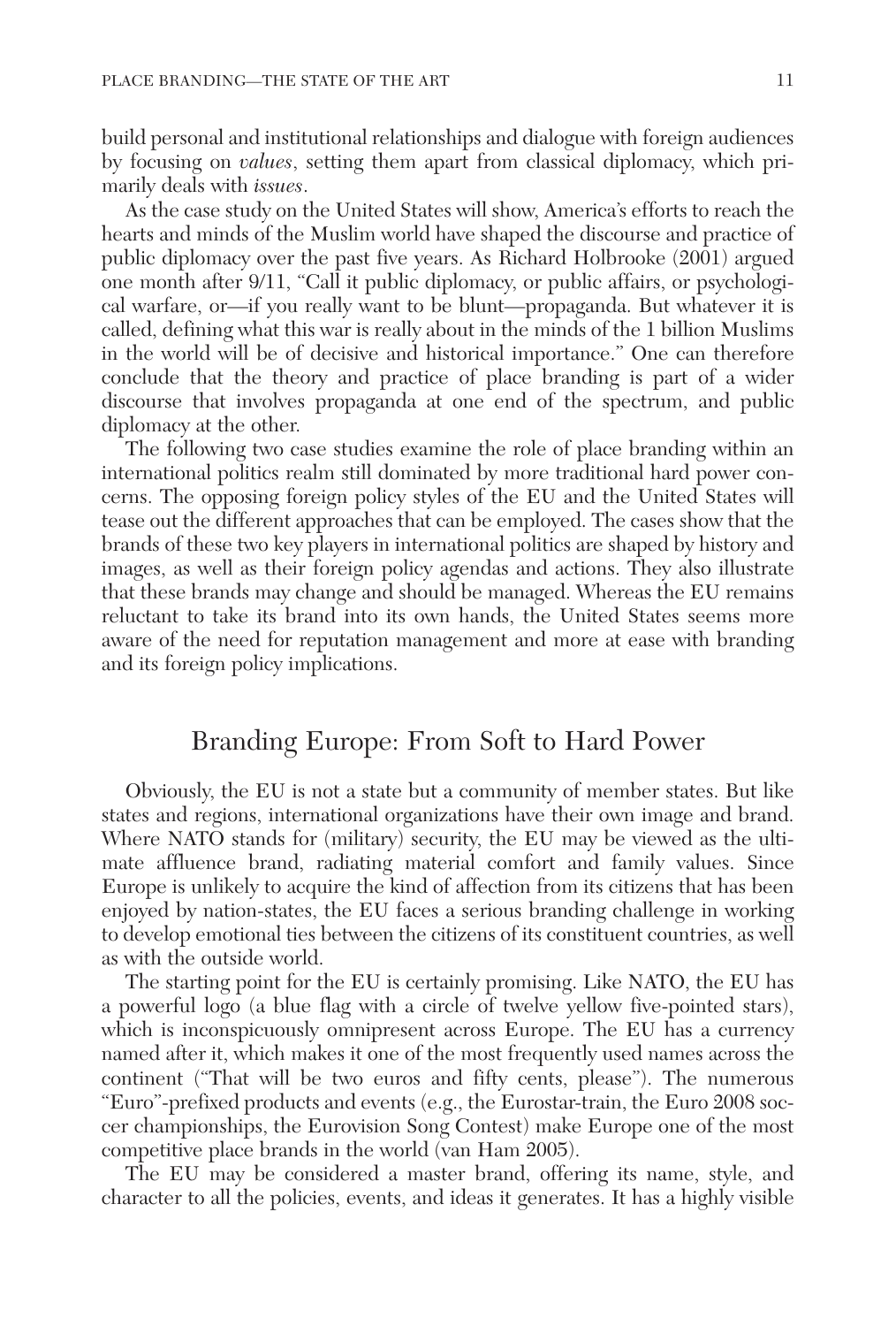identity offering many possibilities to position itself in the competitive marketplace of ideas. As a place brand, the EU stands for the idea of "Europe," which is associated with a wide variety of concepts and notions, ranging from Christendom and the Enlightenment to the Holocaust and football hooliganism. Historically, the story of *Europa* has been an inspiration for politicians, artists, and entrepreneurs. After summarizing the Greek myth of the captured and raped Europa, the historian John Hale (1993, 48) exclaimed, "What a subject this was! Sex, and violence, seascape, landscape, beauty and the beast, gestures of alarm and affection. In every medium, from painting to pottery, relief sculpture to enamel, the story soared on."

The European Union's task is to find a new, postmodern raison d'être that inspires its own populace and appeals to the wider world as well, which is where branding comes in. Younger generations are no longer convinced by the myth that "European integration brings peace"; the prospect of another Franco-German war (or *any* intra-EU war) is too ludicrous to serve as Damocles' sword begetting both discipline and respect. For most non-Europeans, the EU's influence derives from its affluence, its continuous peace and prosperity. Europe's younger generations are predominantly postmaterialist, which implies that they are well off enough to highly value tolerance and diversity, and all care more about selfexpression than deference to authority. European citizens long for an EU that reflects and stands up for their values, be it gender equality, the abolition of the death penalty, or avoiding market access to genetically modified organisms (GMOs). Branding the EU is therefore a major identity-shaping project.

But it is the EU's policy *style* that is considered its best asset—what might be called its "unique selling point"—both at home and abroad. The EU is the only international political space in the world where realpolitik has been assuaged by a dense network of law, civility, and a commensurate high level of mutual trust. Surely, European political life is not perfect, but for Arabs, Asians, and Africans alike, the EU model may serve as a powerful dream for their own regions (Ortega 2004). For if Germany and France can become friends after fighting three bloody wars within one century, why can India and Pakistan, or Israel and the Arab world, not emulate this remarkable success story? The EU therefore faces a unique opportunity to brand itself as a beacon of civilization and prosperity in an otherwise disorderly and disoriented world.

The EU's Constitution (which remains in political purgatory due to the Franco-Dutch popular rejection of the treaty in 2005) illustrates that the Union hesitates to formulate clear-cut "European interests." Instead, the EU prides itself for the normative foundations of its foreign policy. The EU promulgates and defends its basic *principles* (like peace, democracy, and the rule of law), *ideas* (sustainable development and the social market economy), and *norms* (good governance and institution-building). The Constitution summarizes the EU's global mission as a fighter for and contributor to "peace, security, the sustainable development of the earth, eradication of poverty and protection of human rights and in particular children's rights, as well as the strict observance and development of international law, including respect for the principles of the United Nations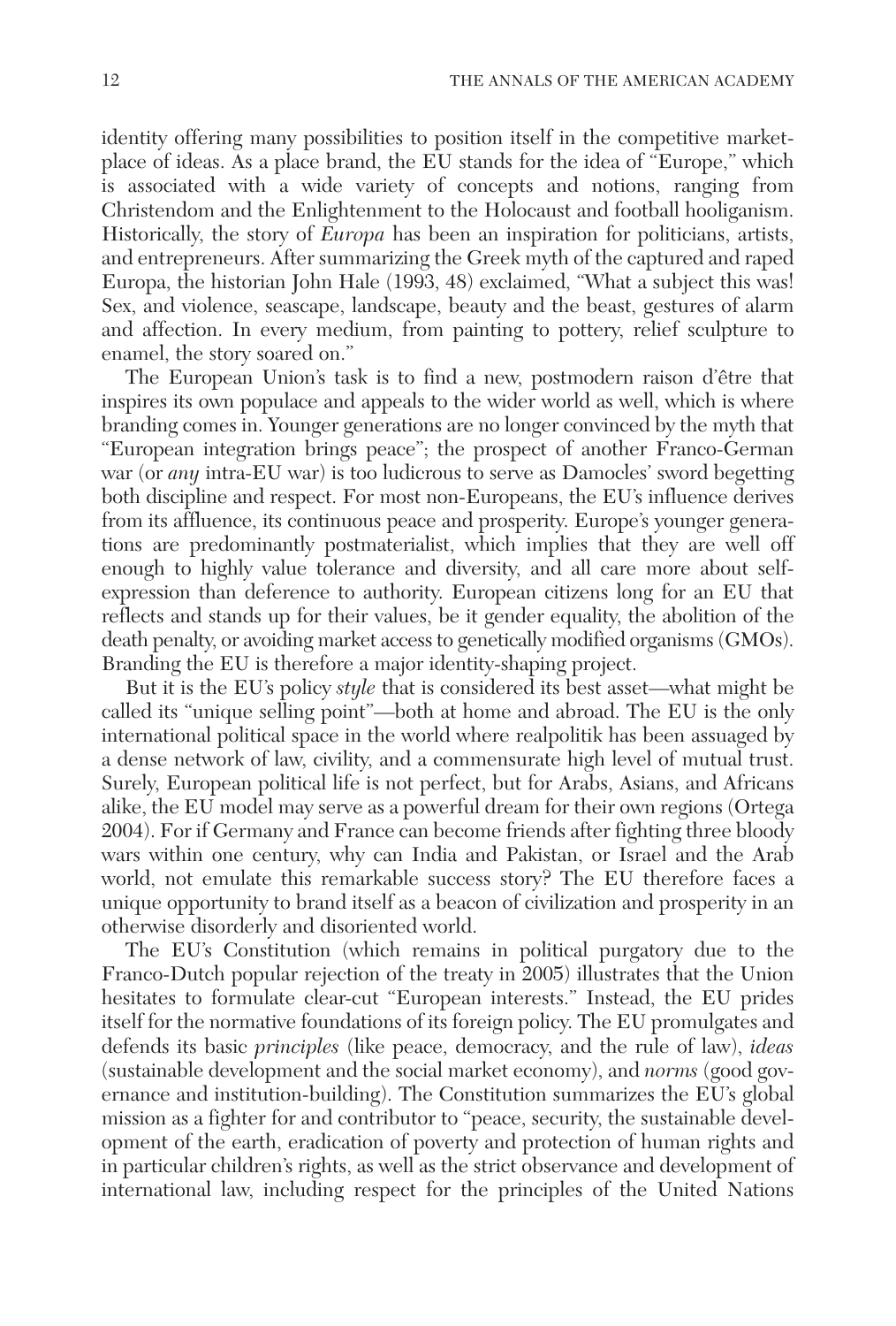Charter" (Art. 3.4). Europe's normative power derives from its ability to shape the notions of what is to be considered "normal behavior" in international politics. Intra-European politics now more resemble "domestic politics" (where order and solidarity are feasible) than classical "international politics" (where anarchy and mistrust are said to roam). In sum, the European Dream is to domesticate global politics.

At the same time, the European Commission makes no bones about its role as a model that other international institutions might—perhaps even should—emulate. In its report *Shaping the New Europe* (2000), the European Commission argued that "Europe's model of integration, working successfully on a continental scale, is a quarry from which ideas for global governance can and should be drawn." The EU does not merely stand for good governance (encompassing the rule of law, transparency, democracy, etc.) but also for an alternative to the classical norms of Westphalian statehood (Manners 2002). As Ben Rosamond (2005) argued, "The EU stands—self-consciously sometimes—as a beacon of what it might mean to engage in the post-Westphalian governance of globalization. It is in this sense a normative transmitter to the rest of the world." So how does the EU think about branding and about using its already existing brand as a policy tool?

The European Commission, and EU Commissioner for Communications Margot Wallström in particular, briefly considered asking the input of brand consultants to evaluate the EU's image and brand identity. In May 2006, Simon Anholt, one of the leading British brand specialists, was asked to shed light on Europe's identity and to think through the possibilities of devising a strategy for improvement.3 But when the story hit the news that the EU was engaged in rebranding, the Commission spokesman immediately denied this idea, calling it "fantastic" (i.e., in the realm of fantasy, rather than great) (Sain 2006).

Rolf Annerberg, Ms. Wallström's head of cabinet, made it clear that "the EU is a brand but it is competing with 25 national brands. It is very seldom you use them as a unit. The Ryder Cup golf that plays against the US is about the only case" (Bounds 2006). It is already quite something to acknowledge that the EU, and "Europe" in particular, is a major brand to be used as a valuable policy asset. Still, branding plays second fiddle to more conventional communications strategies within the European Commission. In 2006, following the failed effort to enact a European Constitution, Ms. Wallström launched a so-called Plan D— Debate, Democracy, Dialogue, which aimed to reconnect the EU with its citizens using modern media like Internet chat sessions, as well as by recruiting sports and music celebrities as EU ambassadors. The European Commission has even expressed interest in setting itself up in the *Second Life* virtual community (with some 5 million members in 2007) to bring the EU closer to young people and make them more aware of its policies and objectives (see European Commission n.d.; Second Life Web site, http://www.secondlife.com). Still, member states seem reluctant to create a European masterbrand that may ultimately compete for taxes and loyalty with their own citizens.

Branding is not merely an internal identity-shaping process, since it also aims to boost Europe's credibility and attractiveness vis-à-vis the outside world. Why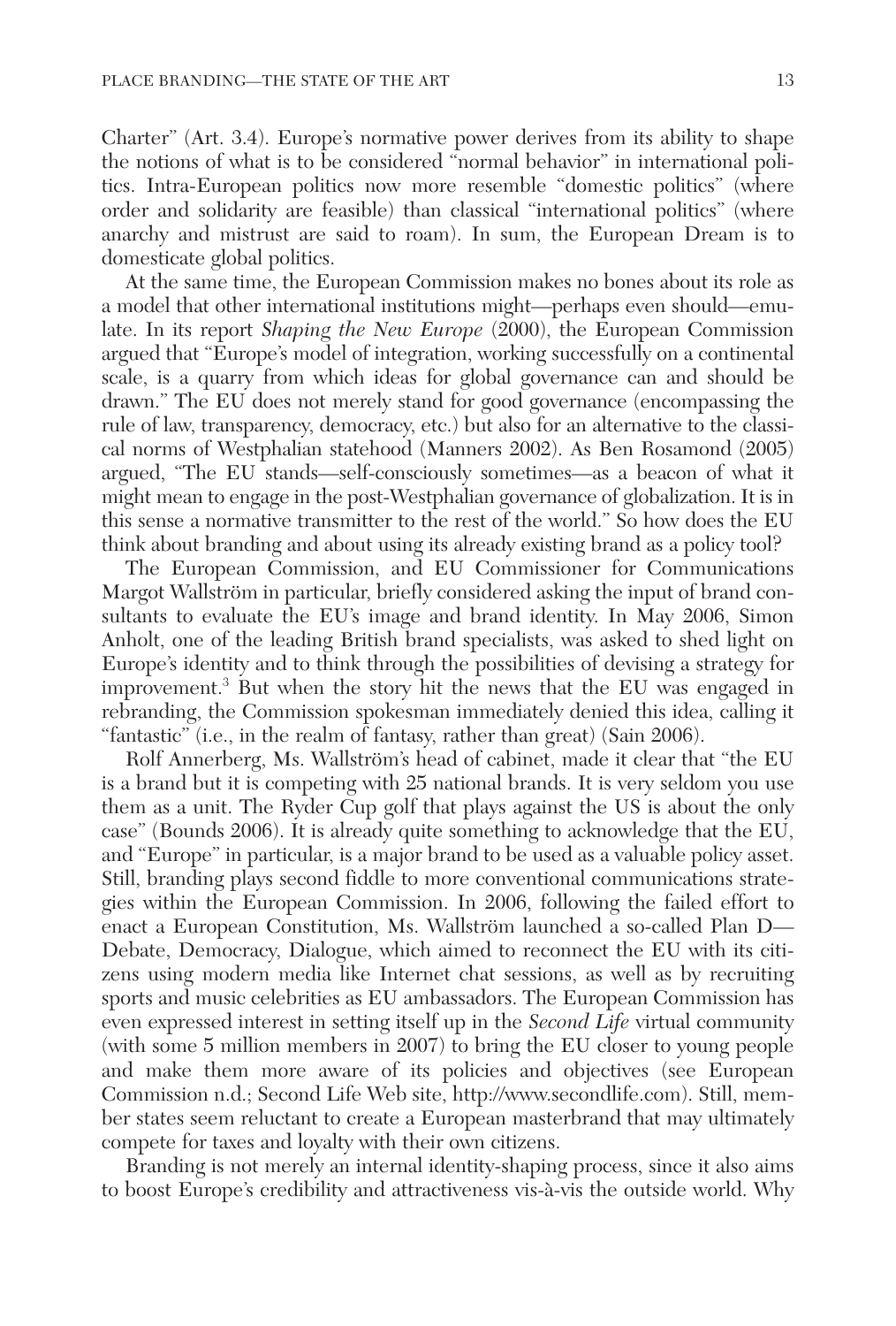would the world listen to what the EU has to say? Why would others endorse European policy proposals? Now that the EU is transforming itself from a mainly civilian and regional power to a full-blown global player, we should not be surprised that its old image lingers on and no longer reflects today's European reality. Geopolitically, the EU is reaching adolescence and is rethinking its role as a mature, global actor. The EU already is a superpower in areas such as trade, finance, agriculture, and humanitarian aid. As a security actor, the EU is testing the waters with military missions in the Balkans, the Democratic Republic of Congo, and Aceh (Indonesia).

The EU therefore faces a serious branding challenge since its foreign policy and its subsequent identity are in flux; the EU is morphing from a regional *Zivilmacht* into a more fully fledged global superpower. But how can this transition be made if both EU citizens and outsiders still associate the Union more with subsidies and trade negotiations than with worldwide military operations? The EU is making an effort to shift its identity from soft power to hard power, which requires a rebranding exercise of major proportions. The European Council and the European Commission are aware of this challenge, but member states remain reluctant to embark on serious rebranding strategies. Still, the most important element of such a strategy would in any case be the Union's new foreign and defense policies, since all branding works on the premise that actions speak louder than words (van Ham 2006).

Interestingly, the EU and United States confront each other not only in the Ryder Cup, as Mr. Annerberg claims, but also as foreign policy actors with often conflicting agendas and sharply contrasting foreign policy styles. But whereas the EU is moving from soft to hard power, the United States is making the opposite shift.

### Brand USA: From Hard to Soft Power

After having won the cold war, the United States neglected place branding for a decade, presumably in the belief that its own societal model was no longer seriously challenged by an ideological competitor. The events of 9/11 have been a rude awakening to the fact that this societal model remains vulnerable and that continued efforts are required to neutralize critics and sway skeptics. Place branding and public diplomacy are now seen as the keys to making up for a decade of complacency by reinvigorating America's unique and underutilized soft power.

In America's new quest for sympathy and support across the globe, media, public relations, and marketing specialists are no longer a sideshow to traditional, government-to-government diplomacy. The brand thinking and brand asset management that now dominate American life have come to affect the nature and dynamics of U.S. politics as well. Former U.S. Secretary of State Colin Powell famously defined American diplomacy as follows: "We're selling a product. That product we are selling is democracy" (*Foreign Policy* 2001). A clearer illustration of a brand-dominated U.S. diplomacy is hardly imaginable.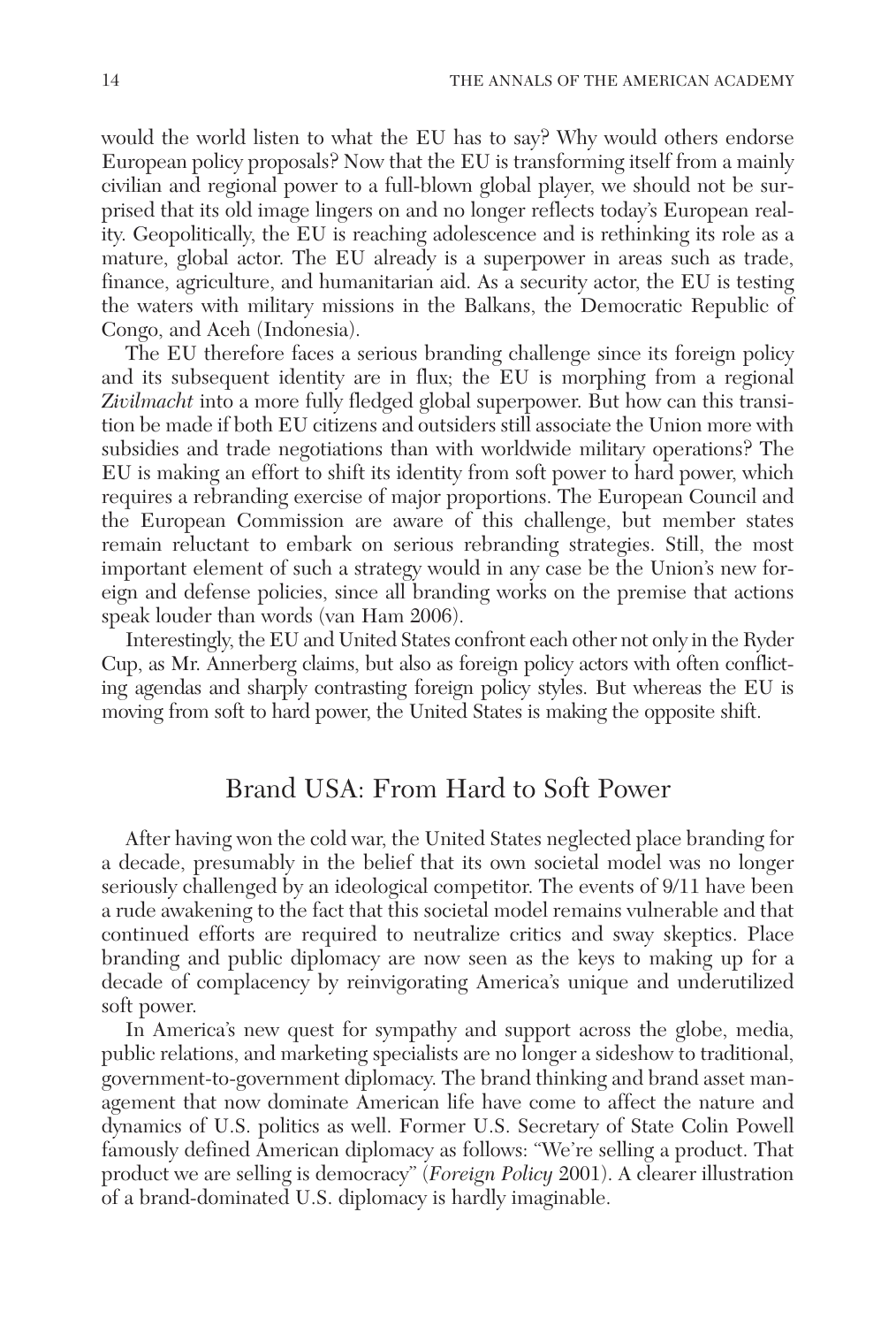American place branding is a complex phenomenon aimed at conveying U.S. commitments, goals, and intentions in the world through a wide variety of means and channels. The social construction of the US as a political/strategic brand is evident. The U.S. brand radiates cultural superiority, political power, and military dominance. In many ways, Mickey Mouse, Madonna, and Brad Pitt are on-screen role models for an America that not only overpowers the hearts and minds of people around the world but also one that sets the global political and military agenda.

> *The brand thinking and brand asset management that now dominate American life have also come to affect the nature and dynamics of U.S. politics.*

Richard Haass, formerly the U.S. State Department's director for policy and planning, has argued that his country should assume "the role of international sheriff, one who forges coalitions by posses of states and others for specific tasks" (Haass 1997). The moral basis of U.S. sheriffhood is not merely abstract values (like individual liberty and democracy) but also the packaging and visual imagining of these values in Hollywood epics such as *Pearl Harbor* and *Saving Private Ryan*. It is frequently argued that hard and soft power are at odds, as if hardnosedness detracts from attractiveness. Indeed, soft power can be defined as the ability to achieve the policy outcomes one wants by attraction and persuasion, rather than by force and coercion (Nye 2004b). Hard and soft power, however, go hand in hand since America's popular culture "writes" and imagines the United States as a superpower. In a way, the U.S. practice of global intervention is enabled by America's superpower brand.

As Cynthia Weber (1995, 5) has argued, "The form of a justification in effect participates in the constitution of both the state as a sovereign identity and the interpretive community to which the state's justifications are directed." Weber further claimed that "intervention is understood to be the flip side of sovereignty," turning "sovereignty and intervention [into] the boundary of a sovereign state's authority." The bottom line is that "to speak about intervention practices is to imply the existence of sovereign states. . . . [O]ne way to assert the existence of something (sovereignty) is to insist upon the existence of its opposite (intervention)" (pp. 18, 19, 27).

It is little surprise, therefore, that much of global anti-Americanism feeds on the image of the United States as a trigger-happy capitalist crusader. The trend of mounting anti-Americanism within Europe, Asia, and other parts of the world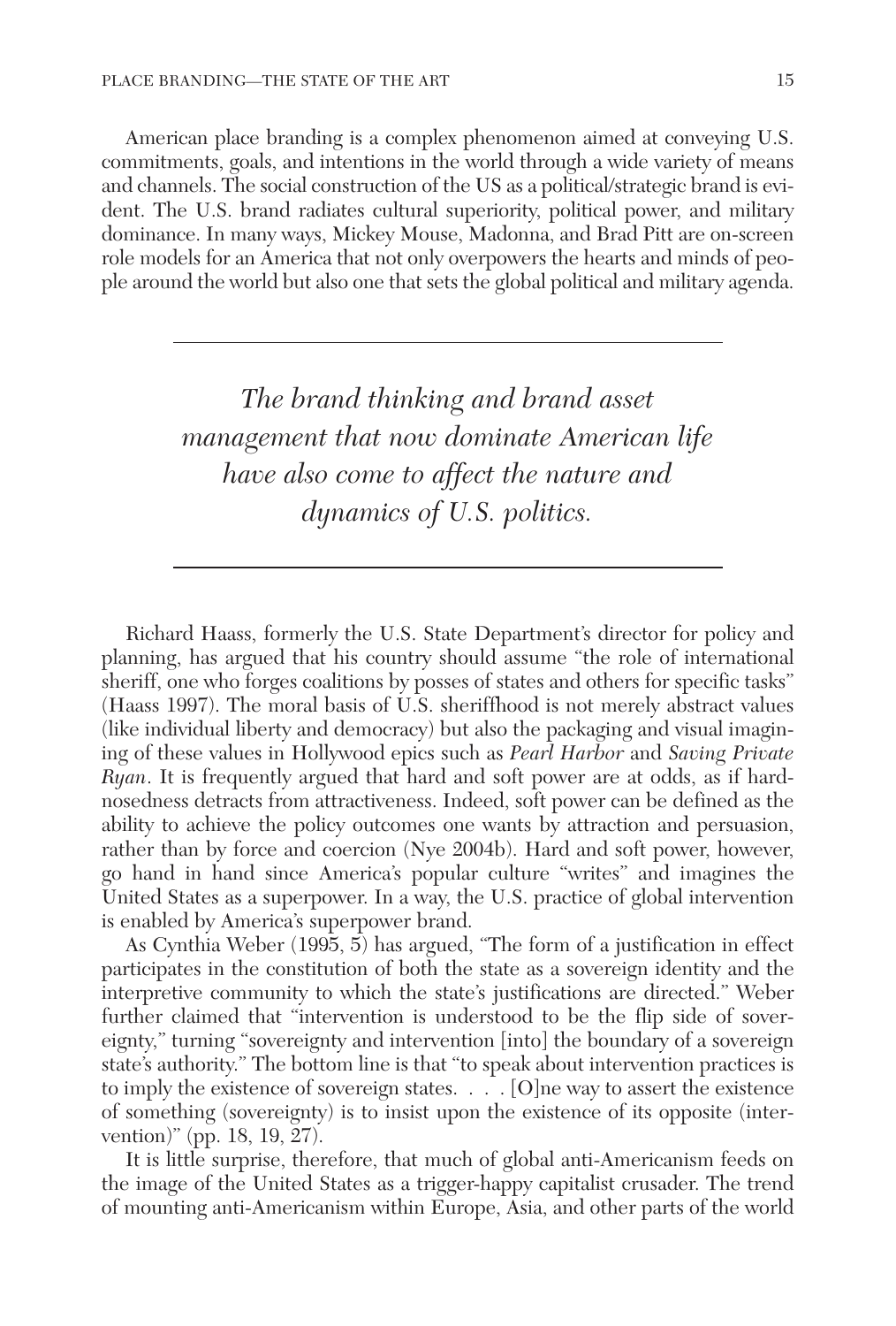is an element of that same process (Pew Global Attitudes Project 2007). Opinion polls conducted by the German Marshall Fund and the Pew Charitable Trusts (GMF Transatlantic Trends, http://www.transatlantictrends.org) indicate that America's image has declined precipitously in most European countries due to Washington's foreign policy conduct after 9/11. For example, more than 80 percent of the populations of Germany (83 percent), France (85 percent), and Spain (81 percent) disapprove of U.S. foreign policy—only in countries like the Netherlands (60 percent) and Poland (36 percent) is popular displeasure and distrust less pronounced. And as the Pew Report of 2007 pointed out, "The U.S. image remains abysmal in most Muslim countries in the Middle East and Asia, and continues to decline among publics of many of America's oldest allies." Today, just 9 percent of Turks and 30 percent of Germans have a positive view of the United States.

Place branding and public diplomacy are widely seen as an essential tool to win over the hearts and minds of foreign audiences and convince them that their values, goals, and desires are similar to those of the United States. Since 9/11, the Bush administration has therefore initiated several initiatives to rebrand the United States from what might be viewed as a "global bully" to something akin to a "compassionate hegemon." In an effort to touch ordinary citizens of Muslim countries (and especially the so-called Arab street), public diplomacy is considered crucial to exercising America's ample soft power assets. The argument is that "millions of ordinary people . . . have greatly distorted, but carefully cultivated images of [the United States]—images so negative, so weird, so hostile that a young generation of terrorists is being created" (Beers 2003). U.S. policy toward the Muslim world is based on the assumption that these negative ideas should be neutralized and, in the end, changed by a focused effort of branding and public diplomacy. This approach has quickly become a central plank of America's "war on terror." Washington now realizes that you cannot kill ideas with bombs, however precision-guided they may be.

Regardless of its attitude toward branding, Washington's foreign policy seems to follow Machiavelli's dictum that it is far better to be feared than to be loved, and better to compel than to attract. But how valid is the claim that the (successful) use of military (hard) power generates the requisite (soft) power of legitimacy? Looking at today's Iraq and the dismal standing of the United States in public opinion polls across the Middle East, the opposite argument seems more likely, namely, that ostentatious (hard) power play simply eclipses low-profile public diplomacy. For the United States, it has proven difficult to brand itself as a force for good and democracy, with stories about torture and human rights abuses in Abu Graib and Guantanamo hitting the headlines of newspapers all over the world. Marketing experience has learned that it is more important to *show* than to *tell*. For U.S. branding, this implies that America's performance on the global stage will speak louder than any smooth words it may voice simultaneously. Only one conclusion can therefore be drawn, namely, that (as Simon Anholt has also argued), "You can't smash them with your left hand and caress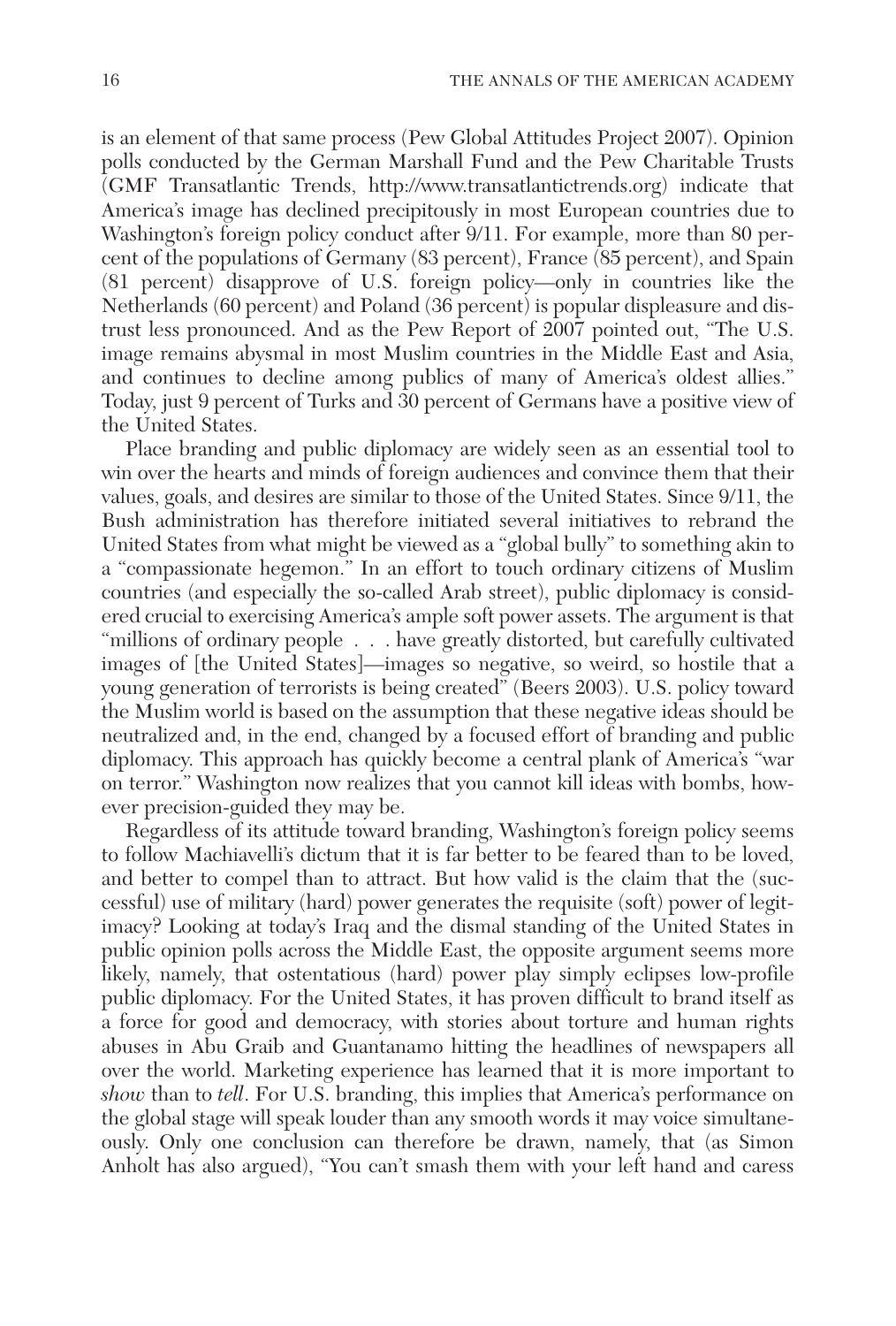them with your right. If you're going to war you should suspend diplomacy because if you're attacking a nation that's all there is to it" (Lewis 2003).

## Being Branded: From *Borat* to Mohammed

In November 2006, the movie *Borat, Cultural Learnings of America for Make Benefit Glorious Nation of Kazakhstan* hit American cinemas. The film was distributed by 20th Century Fox and opened first in the box office in the United States, taking in \$26.4 million on a limited release of 837 screens in its first weekend. Following the major controversies the film raised, the release was widened to 2,566 screens the following weekend, becoming a major blockbuster in the United States and Western Europe. The controversy centered on the main character of the movie, played by British comedian Sacha Baron Cohen. In the film, the actor poses as a fictional Kazakh journalist traveling across the United States to make a documentary to bring back findings for "benefit of glorious nation of Kazakhstan." The movie makes the audience believe that Kazakhstan is a backward and anti-Semitic country. Although the main goal of the movie is to show how easily ordinary Americans go along with his racist, homophobic, and sexist jokes, the country of Kazakhstan comes across as a boorish place, the armpit of the world, so to speak.

*Borat* was widely acclaimed, and Cohen received the 2007 Golden Globe for "Best Performance by an Actor in a Motion Picture—Musical or Comedy." However, for a country like Kazakhstan, bearing the brunt of all the hilarity, *Borat* was anything but funny. Kazakhstan, although the size of Western Europe, was basically unknown to most people in the West, and their first "information" about the country came from watching *Borat*. How does a country react when people are made to believe that their people are addicted to drinking horse urine, enjoy shooting dogs, view rape and incest as respectable hobbies, and take pleasure in pursuits like the "running of the Jew" festival?

Kazakh officials reacted nervously and took serious offense. Kazakhstan's Foreign Ministry spokesman Yerzhan Ashykbayev told a news conference that Cohen's behavior was deemed "utterly unacceptable, being a concoction of bad taste and ill manner which is completely incompatible with the ethics and civilised behaviour of Kazakhstan's people—We reserve the right to any legal action to prevent new pranks of this kind." Ominously, the spokesman further claimed that "we do not rule out that Mr. Cohen is serving someone's political order designed to present Kazakhstan and its people in a derogatory way" (Grossberg 2005). Interestingly, Russia's Federal Agency of Culture and Cinematography banned *Borat*, allegedly due to the risk that it might stir religious and ethnic dispute.

This episode also immediately started a debate among place branding specialists about the impact of *Borat* on Kazakhstan's image and reputation, as well as, of course, the country's edgy and less than amused reaction to the movie. Does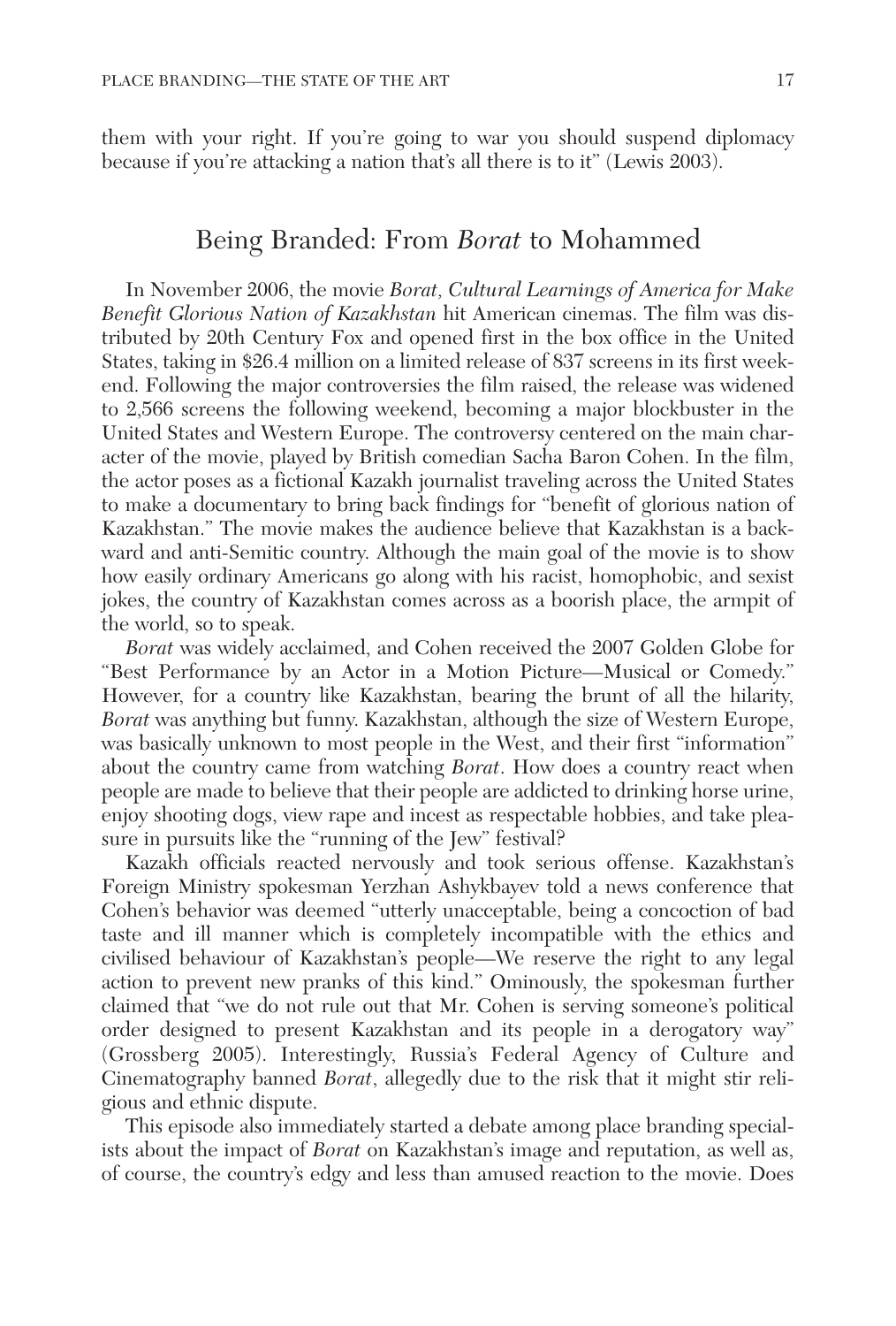*Borat* prove that "there is no such thing as bad publicity" (Sauer 2006)?<sup>4</sup> Was it wise of the Kazakh authorities to block the Web site borat.kz? Obviously, the site was registered under Kazakhstan's two-letter national domain to feign authenticity—and the site is now running under borat.tv (Cukier 2005). But most specialists acknowledged that for Kazakhstan, it was a lose-lose situation: not reacting would look complacent, whereas reacting would look very silly, especially since they were followed by Cohen/Borat's official response: "I'd like to state I have no connection with Mr. Cohen and fully support my Government's decision to sue this Jew" (*Daily Mail* 2006).5

So how can you win this new game of brand-hijacking? Kazakhstan hired two PR firms to counter *Borat*'s claims and also ran a four-page advertisement in the *New York Times* and the *International Herald Tribune* for the same reason. Furthermore, Kazakhstan ran a campaign on CNN to show the world the country's "real face" (Radosh 2004; *International Herald Tribune* 2006). But since most people have not visited Kazakhstan; know no Kazakh brands, artists, or sports personalities; and have no other forms of contact with the country, *Borat* lingers on in the background as their main frame of reference. A few ads in pages of U.S. newspapers and on CNN (International) has accomplished little to alter this situation. It should be noted that Cohen could have easily made a fool of other unknown countries (like Turkmenistan and Uzbekistan), pointing up the fact for all unbranded countries the risk of not being in charge of their image and reputation and the inability for a country to be in full control on one's own brand.

"Humor" of a totally different nature hit a small, European country's image in September 2005, when the Danish newspaper *Jyllands-Posten* published an article titled "Muhammeds ansigt" ("The Face of Muhammad"), which, amongst others, showed cartoons of the prophet wearing a bomb as headgear. After an angry reaction from Danish imams, eleven ambassadors from Muslim-majority countries (including Turkey) asked for a meeting with Danish Prime Minister Anders Fogh Rasmussen in October 2005 to discuss what they perceived as an "ongoing smearing campaign in Danish public circles and media against Islam and Muslims" (BBC News 2006b). What could have remained a modest controversy quickly escalated into a worldwide row. Consumer boycotts against Danish products were organized in Saudi Arabia, Kuwait, and other Middle East countries; and demonstrations against Denmark took place worldwide. On February 4, 2006, the Danish (and, remarkably, also Norwegian) embassies in Syria were attacked; in Beirut, the Danish Embassy was set on fire. The protests cost the lives of an estimated 150 people, mainly in Nigeria, Libya, Pakistan, and Afghanistan. The whole cartoon crisis (also called the "cartoon intifada"), escalated further when U.S. Secretary of State Condoleezza Rice accused Iran and Syria of organizing anti-Danish and anti-Western protests in their own countries as well as Lebanon.

The Danish people and their government were flabbergasted that a rather innocuous page of cartoons in *Jyllands-Posten* could cause serious damage to their image as a tolerant, open, all-in-all liberal society. Seeing Danish flags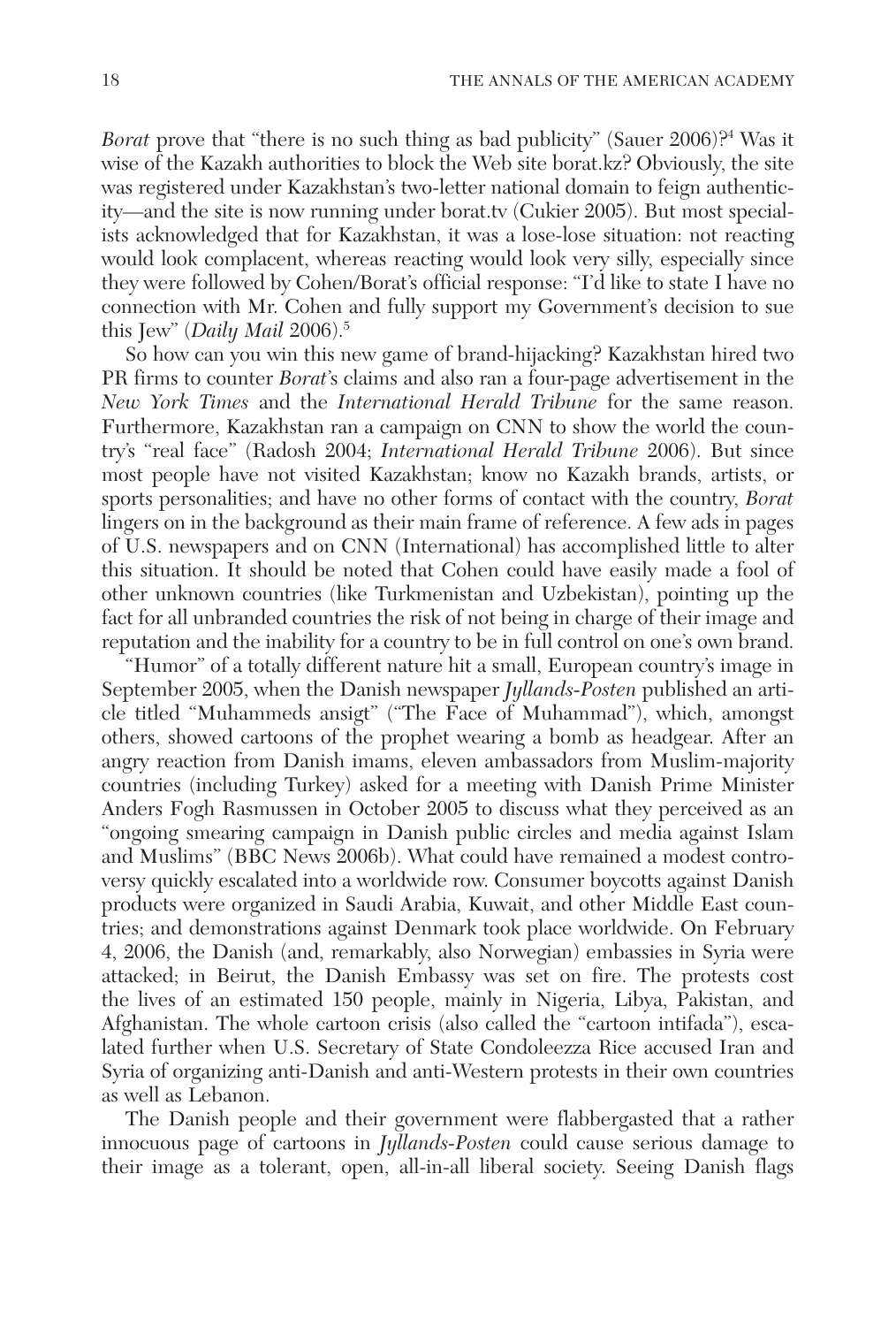burned by angry crowds on CNN caused a stir in Copenhagen, and the Danish government did not know how to react to such a sudden attack on their reputation, in the Muslim world and beyond. Prime Minister Fogh Rasmussen even called the cartoon crisis "Denmark's worst international relations incident since the Second World War" (*TimesOnline* 2007). Obviously, being branded as anti-Islam by outraged Muslim world opinion was the mirror image of President Bush's "axis of evil" label stuck on Iran and company, with similar political and economic costs involved.

In September 2006, Danish export figures showed that the Muslim boycott of Danish goods had led to a 15.5 percent drop in total exports between February and June 2006. Danish trade to the Middle East fell by half—exports to Saudi Arabia fell by 40 percent and to Iran by 47 percent. The cost to Danish businesses was estimated at 134 million euros (US\$170 million) (BBC News 2006a). Interestingly, the cartoon crisis also evoked opposite reactions from consumers showing their support for Denmark by buying Danish brands. The "Support Denmark Movement," for example, encouraged a worldwide audience to buy Danish produce and display stickers and Web banners with supportive slogans and Danish flags. Numerous Web sites and blogs sprang up, listing Danish products that people could buy. As *The Guardian* noted, "While Danish milk products were dumped in the Middle East, fervent rightwing Americans started buying Bang & Olufsen stereos and Lego. In the first quarter of this year Denmark's exports to the US soared 17%" (Harding 2006). Interestingly, some Danish brands replaced the "Made in Denmark" label with "Made in the EU," hiding their true identity behind the broad back of Europe.

As one blogger remarked during the crisis, "A week ago when one thought of Denmark one would likely conjure an image of a breakfast pastry or Shakespeare's Hamlet. Now Denmark is in the midst of a real life epic tragedy but its people are holding steadfast" (*The American Daily* 2006). More scientifically, this change in Denmark's reputation, both in the Muslim world and beyond, has been mapped by place branding experts who came to the unsurprising conclusion that Denmark's national image weakened significantly in 2006. The country's image as "democratic, strongly oriented towards human rights" had suffered severely (*Anholt Nation Brand Index* 2006). The 2006 *Anholt Nation Brand Index* also showed that Denmark dragged other Nordic countries with it, since Norway and Sweden were all put in the same "Scandinavian" basket by Muslims around the world.

Like *Borat*, the Mohammed cartoon crisis took the country by surprise. Like Kazakhstan, the Danish government has become more conscious of the vulnerability of its image and the frailty of its brand. The Danish government has also started an internal debate about the management of its place brand and the lessons that could be learned from this episode. Both cases indicate the impact of globalization and the bearing of new media on a country's brand. Place branding is not always "high politics," and state officials are not in full control of their own brand.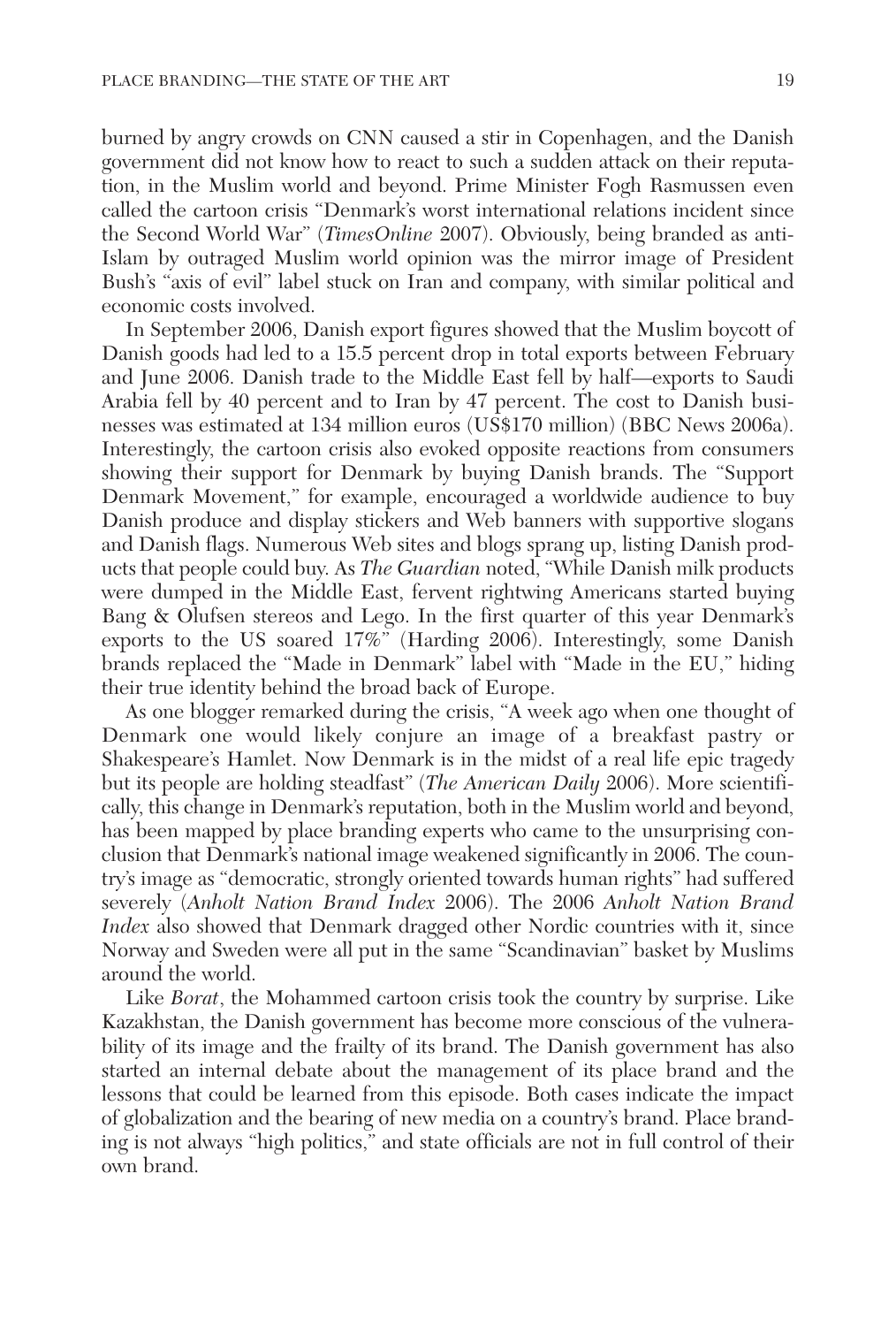## Conclusion: Place Branding and Political Science

My concluding question is whether established schools of international relations theory have the theoretical tools and concepts to shed some light on a relatively new phenomenon like place branding. Scholars interested in the meaning of anarchy and the balance of power may well find debates about *Borat* and public diplomacy frivolous and trivial.<sup>6</sup>

Place branding, as a part of soft power, centers around concepts like values, norms, and rules in international politics. Until a decade ago, neoliberal institutionalism and international regime theory were the dominant approaches in this field. Both neoliberals and regime theorists argued that norms play a key part in facilitating cooperation among self-interested political actors. Scholars like Stephen Krasner and Robert Keohane have claimed that although norms may constrain the behavior of states (agents), they do not affect their identities or interests. What is more, these scholars also argue that the norms themselves are dependent upon (or reflecting) the underlying power distributions. Given the limits of this approach, constructivism now comes to mind as a more fruitful avenue of thinking in which place branding may find its theoretical place (van Ham 2002).

> *Place branding, as a part of soft power, centers around concepts like values, norms, and rules in international politics.*

The constructivist research agenda has questioned many established arguments and assumptions by seeking to explain interest and identity formation. Many constructivist scholars argue that international norms carry social content and are often independent of power distributions; they provide agents/states with understandings of interests and do not merely constrain behavior. Although constructivism remains embedded in the realist mind frame of states and structures, its emphasis on norms, values, and identities as vital and necessary elements in international politics ensuring stability and predictability, is an important point of departure in the study of place branding.

Scholars like Alexander Wendt argue that structures and states have multiple meanings for different actors based on their own intersubjective understandings and practices (Wendt 1999). Similarly, states have (at least a margin of) freedom to choose/modify their identity. It is argued that state identity performs the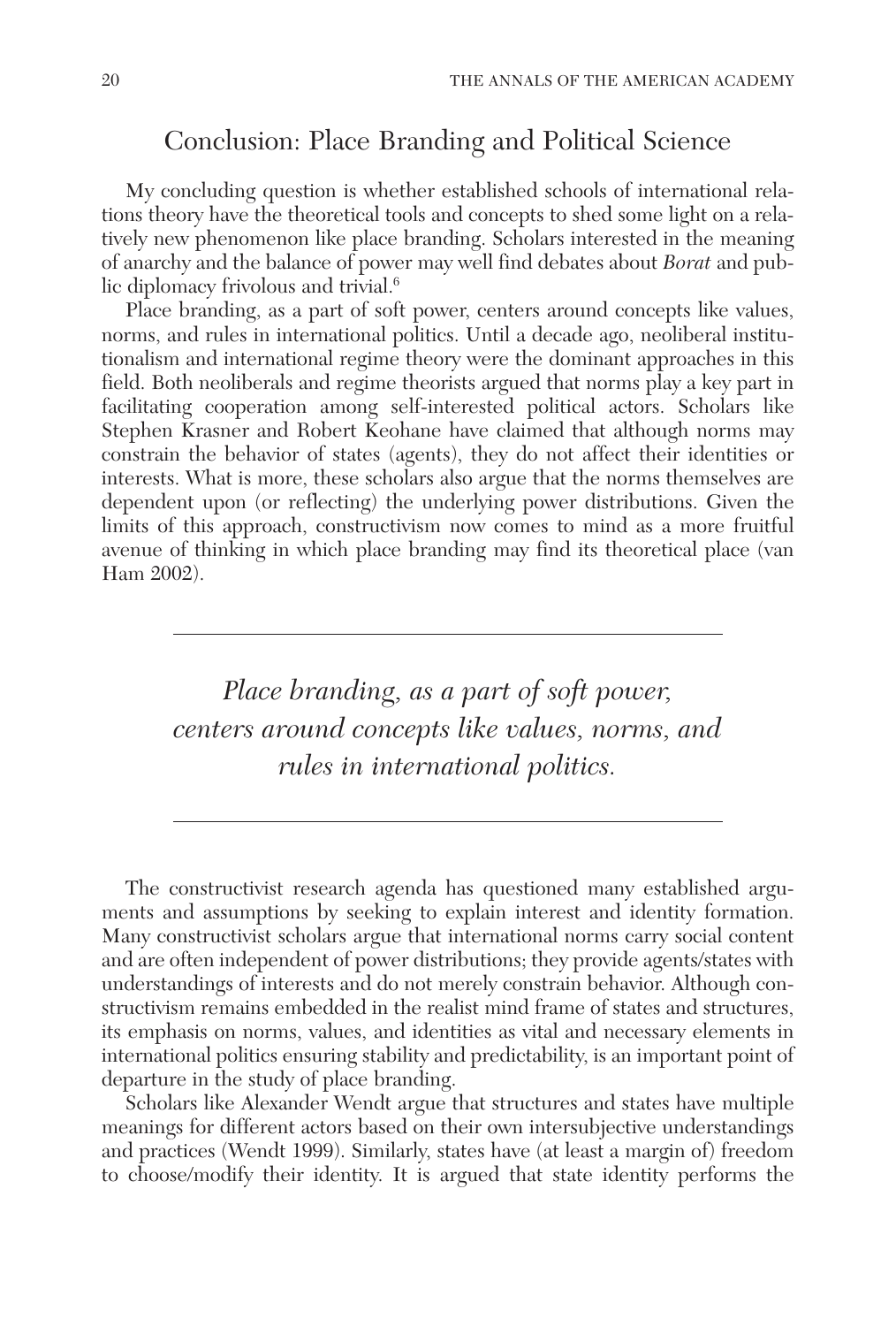important function of telling you and others who you are (or want to be). Whereas realism (and its neorealist offshoot) assumes that all states pursue their egoistic self-interest, constructivism "instead assumes that the selves, or identities, of states are a variable; they likely depend on historical, cultural, political, and social context" (Hopf 1998, 176). These insights are extremely relevant to place branding since they assume that identities are contextual and malleable. Although it should be kept in mind that as a school of thought constructivism is internally diverse (and at times even contradictory), it nevertheless comes closest as a possible theoretical home for place branding, mainly since it offers brand states (as well as other place brands) the option to construct their own image, role, and identity.

In the footsteps of thinkers like Michel Foucault and Antonio Gramsci, constructivism also argues that ideas are a form of power, not of a material but of a discursive nature. However, although under constructivism states have more agency, their choice of roles/identity is not unconstrained. As Ted Hopf (1998, 177) argued, "[State] choices are rigorously constrained by the webs of understanding of practices, identities, and interests of other actors that prevail in particular historical contexts." In other words, territorial actors find themselves entangled in a web of social practices, expectations, political settings, and institutions that limit their choice in the roles they can adopt for themselves. Constructivism offers insight in the power of structures and especially how state actors reproduce their own constraints through daily practice.

Hopf (1998, 190) summarized the relevance of constructivism and place branding by claiming that "identities are a congealed reputation. . . . Identities subsume reputation; being a particular identity is sufficient to provide necessary diagnostic information about a state's likely actions with respect to other states in particular domains." Thus, for the state (and by implication also for international organizations), choice of brand (or identity, or role) is limited by existing power structures; it can not conduct branding in a vacuum, or by assuming a tabula rasa. Mental maps of states are filled with notions of trust, suspicion, history, and reputation (Rengger 1997).

While constructivist scholarship has broadened our understanding of the role played by norms, two main weaknesses remain that are relevant to our understanding of place branding as a concept that should be conceptually clarified within international relations theory. First, constructivism says very little about the mechanisms through which international norms reach the domestic arena. Constructivism does not offer causal arguments of how norms are transmitted to states and have constitutive effects. This makes it difficult to trace how place branding affects the expectations and behavior of other actors, both domestically and internationally. Second, constructivism fails to explain the fact that the same norm (or place branding strategy) will have a dramatic impact in one state but barely affects the political scene in others (Checkel 1998).

Given the attention paid to reputation and reflectivity, place branding is conceptually most at home within the constructivist school of international relations theory. But there are still many loose ends and many questions that remain to be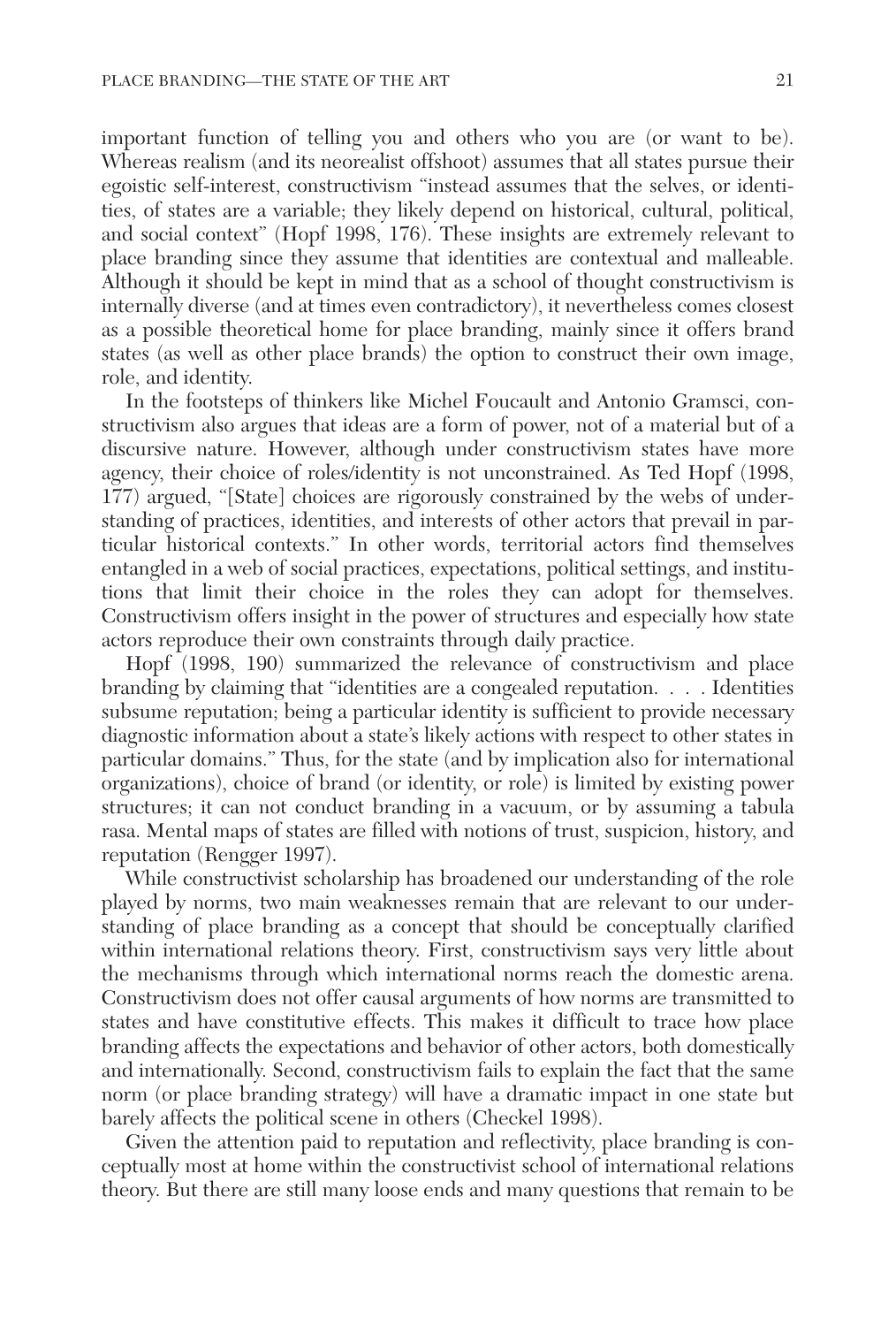formulated and examined. Further work is required to explore the details of the connection between place branding and international relations. Further research could focus on the following areas and questions. First, how far is the emergence of the brand state fitting into a general trend from the "high" and "hard" politics to the new "soft" and "low" politics of today? In this respect, how is the brand state affecting realpolitik in world affairs? In short, more research has to be done on the role of postmodern power in international politics.

A second field of research is philosophical and historical in nature and involves the processes of state building and nation formation that are involved in the internal process of branding. Although primordialists cherish a romanticized picture of every nation's deep and sacred roots, modern nations are based on invented traditions and the continuous mobilization and adaptation of history. Ernest Renan famously argued that France was merely "une ensemble d'idées" (McCrone 1998, 45). One could say that with its flag, anthem, and constitution, the modern state is nothing more than a brand with a logo and a mission statement. Although this would be too simplistic for comfort, place branding—and especially the rise of the brand state (van Ham 2001)—forces us to revisit the debate on identity and the prevailing postmodern condition of world politics.

Still, the bottom line remains that the dynamics of international politics are affected by place branding, and that a new "great game" of politics is emerging, this time not about oil and trading routes but about image and reputation. Managers and their gurus seem to be aware of this change, but the international relations research agenda has yet to take this new development on board. Just remember that Coca-Cola estimates the value of its own trademark at US\$67 billion (*Businessweek* 2006). In fact, a successful place brand may ultimately do without any territory whatsoever. Do we really care whether the "Rive gauche" exists at all, as long as one can sell fashion and perfume under that name? The time may not be far away when countries will resemble these ephemeral brands, and De Gaulle will finally be right that there is "une certaine idée de la France," but nothing more tangible than that.

#### Notes

1. Although the Bin Laden name has already been granted a trademark (given to Yeslam Bin Laden, one of the terrorist's siblings), and may be used to brand casual clothing around the world, politically this brand of "evil" is unlikely to be profitable (Day 2002).

2. Some states are new (like Slovenia), or want to be new (like Kosovo). To reflect these changes, these states have rebranded themselves, using (and abusing) all the paraphernalia of statehood by all the media available and pursuing these efforts relentlessly.

3. Simon Anholt told the author (in July 2007) that the meeting did not ultimately take place but that the rumor of the European Commission even *thinking* about hiring a branding expert was obviously sufficient to cause a stir.

4. It should be noted that the Borat-Kazakhstan controversy was a bit older than the actual movie since Cohen had already used the character in earlier TV shows such as *Ali G Indahouse*.

5. It may be useful to note here that Mr. Cohen is Jewish.

6. Since 2005, the peer-reviewed journal *Place Branding and Public Diplomacy* (Palgrave/Macmillan), edited by Simon Anholt, has made a serious effort to encourage the academic debate.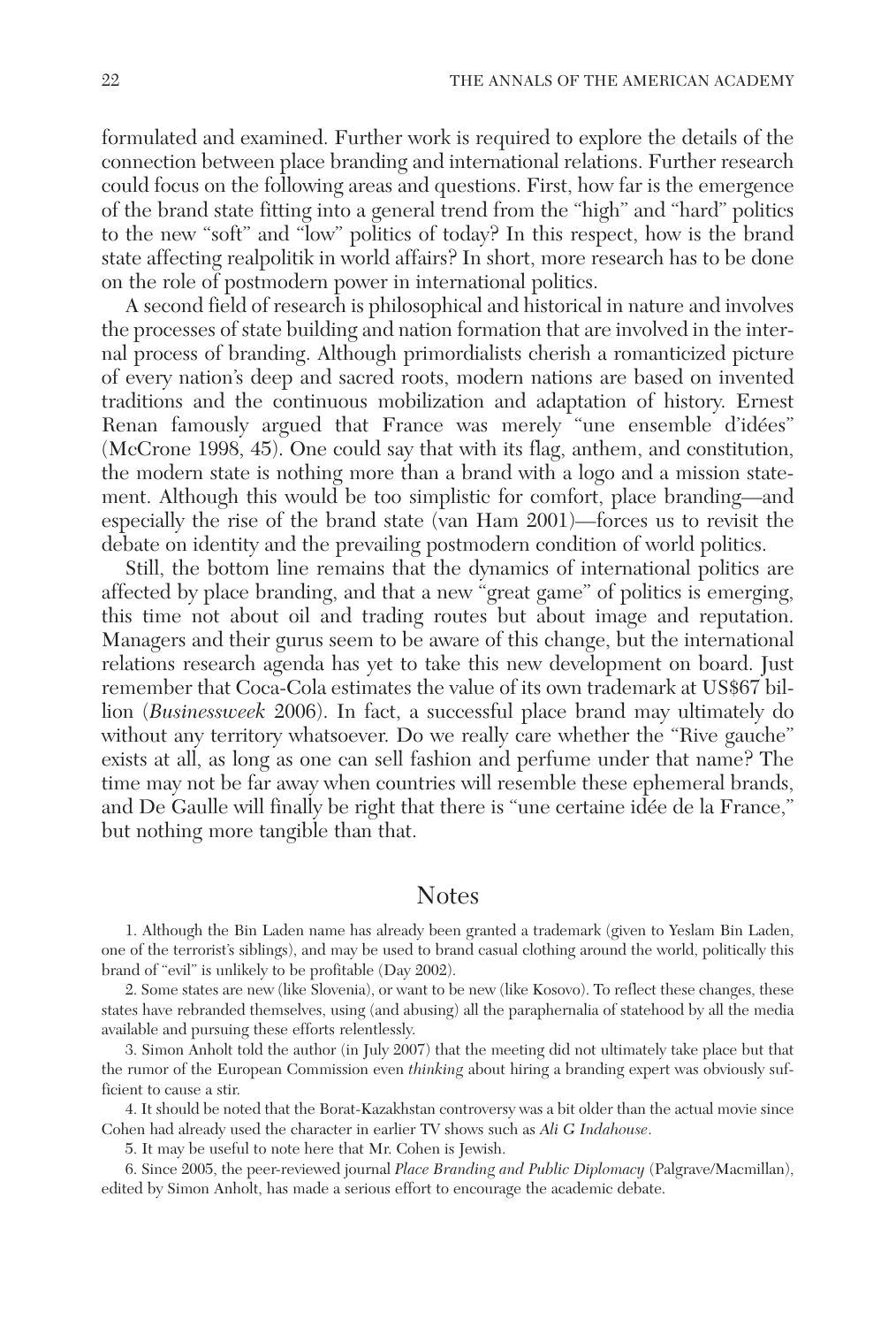## References

*The American Daily*. 2006. February 5. http://www.americandaily.com/article/ 11680.

- *Anholt Nation Brand Index: Denmark*. 2006. http://www.mm.dk/filer/Q1\_2006\_Denmark\_commentary98 .pdf.
- Anholt, Simon. 2002. Foreword. *Journal Of Brand Management* 9 (4-5): 229-39.
- BBC News. 2006a. Cartoons row hits Danish exports. September 9. http://news.bbc.co.uk/2/hi/europe/ 5329642.stm.
	- ———. 2006b. Muslim cartoon row timeline. February 19. http://news.bbc.co.uk /2/hi/middle\_east/ 4688602.stm.
- Beers, Charlotte L. 2003. Prepared testimony before the Committee on Foreign Relations of the United States Senate on "American Public Diplomacy and Islam." 108th Cong., 1st sess., February 27. Washington, DC: Government Printing Office.
- Blechman, Barry M. 2005. Book review: Nye's *Soft power*. *Political Science Quarterly* 119 (4): 680-81.
- Bounds, Andrew. 2006. Brand experts study EU identity crisis. *Financial Times*, May 1.
- *Businessweek*. 2006. Best global brands 2006. http://bwnt.businessweek.com/brand/2006/index.asp.
- Cerny, Philip G. 1997. Paradoxes of the competition state: The dynamics of political globalization. *Government and Opposition* 32 (2): 251-74.
- Checkel, Jeffrey T. 1998. Norms, institutions and national identity in contemporary Europe. ARENA Working Papers 16, Center for European Studies, University of Oslo, Norway.

Cukier, Kenneth Neil. 2005. No joke. December 28. Foreignaffairs.org.

- Cull, Nicholas J. 2007. Public diplomacy: Lessons from the past. Unpublished Report for the British FCO. http://annenberg.usc.edu/images/pdfs/pubd/cull\_pd\_report\_for\_fco\_final\_version.pdf.
- *Daily Mail*. 2006. Bush to hold talks on Ali G creator after diplomatic row. September 12.
- Day, Julia. 2002. Swiss move to ban Bin Laden fashion line. *The Guardian*, January 18.
- *The Economist*. 2001. The case for brands. September 6.
- European Commission. 2000. Shaping the new Europe. 9.2. COM (2000) 154 final. Brussels: European Commission.
- European Commission. n.d. http://www.nu.nl/news/995726/50/Europese\_Commissie\_wil\_in\_Second\_ Life.html.
- *Foreign Policy*. 2001. Brand U.S.A. 127:19.
- Grossberg, Josh. 2005. Kazakhstan on Borat: Not nice. *E! News*, November 14. http://www.eonline .com/news/article/index.jsp?uuid=f9fa2c94-d9d2-4728-9e50-89ebdeab72e0.
- Haass, Richard N. 1997. *The reluctant sheriff. The United States after the cold war*. New York: Council on Foreign Relations Press.
- Hale, John. 1993. The Renaissance idea of Europe. In *European identity and the search for legitimacy*, ed. Soledad Garcia, 48. London: Pinter.
- Harding, Luke. 2006. How one of the biggest rows of modern times helped Danish exports to prosper. *The Guardian*, September 30.
- Holbrooke, Richard. 2001. Get the message out. *Washington Post*, October 28.
- Hopf, Ted. 1998. The promise of constructivism in international relations theory. *International Security* 23 (1): 176.
- *International Herald Tribune*. 2006. Kazakh anger has yet to subside over Borat. October 21.
- Kunczik, Michael. 1997. *Images of nations and international public relations*. Mahwah, NJ: Lawrence Erlbaum.
- Lewis, Elen. 2003. Branding war and peace. *Brand Strategy* 167:28.
- Lindsay, Marsha. 2000. The brand called Wisconsin™: Can we make it relevant and different for competitive advantage? Economic Summit White Paper 2000. http://www.wisconsin.edu/summit/archive/ 2000/papers/pdf/lindsay.pdf.
- Little, Richard, and Steve Smith, eds. 1988. *Belief systems and international relations*. Oxford, UK: Blackwell.
- Manners, Ian 2002. Normative power Europe: A contradiction in terms? *Journal of Common Market Studies* 40 (2): 235-58.
- McCrone, David. 1998. *The sociology of nationalism: Tomorrow's ancestors*. London: Routledge.